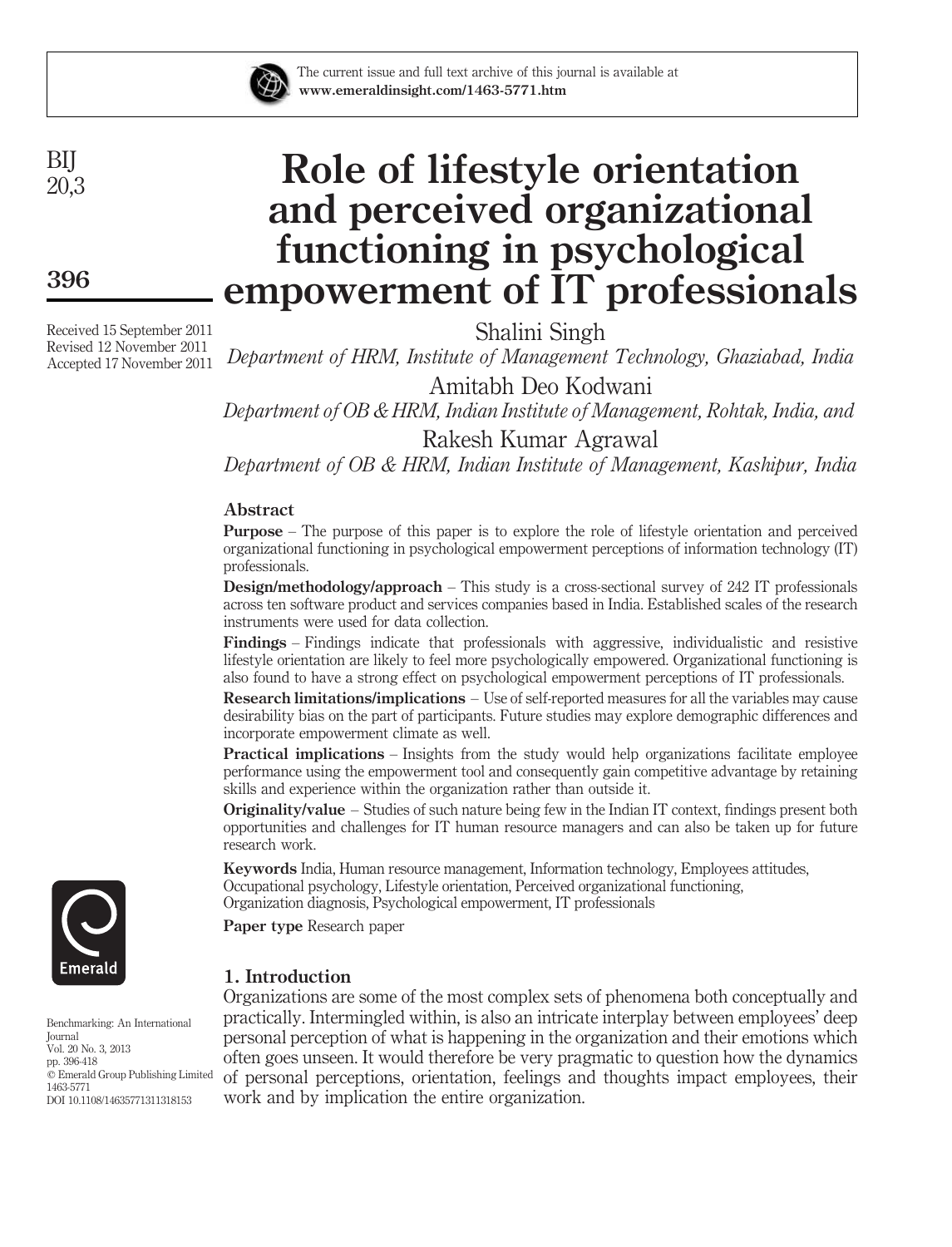Empowering information technology (IT) professionals has always been a persistent Empowerment of challenge facing organizations because the effectiveness with which a company can involve, manage, develop, motivate and engage the willing contribution of people who work for them is a key determinant for its success or failure. Studies of workweek have shown that knowledge workers today in comparison to the past eras spend more time not only at the work place but also more time focussed on work issues while outside the office (Amabile and Kramer, 2008). As the proportion of time claimed by work rises, work perception becomes a bigger component of life itself. As far as the IT sector is concerned, it is a dynamic and people centered sector with high demand for knowledge workers and talented professionals who often enjoy a high bargaining power. Knowledge workers are autonomous people who enjoy occupational advancement and mobility, resist command and control culture (Horwitz *et al.*, 2003) and their commitment is more occupational and less organizationally motivated (Despres and Hiltrop, 1995). Besides, IT professionals work in a competitive environment where continuous honing of skills is required (Lee, 2000) hence they may suffer from extensive projects and aggressive timelines (Messersmith, 2007) with a probability of high level of job stress.

Within the Indian context, some studies have examined the influence of human resource management practices on organizational commitment (Paul and Anantharaman, 2004), organizational culture and commitment (Mathew and Ogbonna, 2009), culture, work outcomes and performance (Mathew *et al.*, 2012), management in emerging versus developed countries (Nigam and Su, 2011) and empowerment and commitment (Bhatnagar, 2005). Aspray *et al.* (2006) note that IT research is concentrated in a few countries with the USA contributing to about a third of IT papers and another third by additional traditional centres of concentration of IT research (Australia, Canada, France, Germany, Israel, Italy, The Netherlands, Sweden, Switzerland and the UK).

Looking at the evolution of the Indian IT sector, it began as a US\$ 120 million sector in 1990 with 8,500 employees (Heeks, 1996) and is now estimated to aggregate revenues of USD 88.1 billion in FY2011 having generated employment to over 2.5 million people. The industry which is all set to further grow in scale, scope and value add, stands as a global player having presence in 52 countries with over 500 delivery centres, employing over 60,000 foreign nationals, having over 200 cross border acquisitions and over 750 captives (NASSCOM Strategic Review, 2011). Though the Indian IT industry is primarily service oriented unlike China or Brazil and its top players still remain the frontrunners, it has transformed from being a mere body shop for onsite development to offsite development activities and is surging towards product development initiatives from ideation to execution. Professionals are more excited about venturing into entrepreneurship now than before. The domestic market is also expanding due to the growing internet and mobile space with internet users rising from 58 million in 2009 to 81 million in 2010 while mobile subscribers soared from 392 million to 707 million in the same period. In terms of competitiveness, though China, Malaysia, Philippines, Ireland and Eastern Europe are emerging destinations, some distinct factors supporting India's position is the vast reservoir of talent, language skills and availability of a legal and commercial system that is similar to those in the West (Aspray *et al.*, 2006).

More so, the cultural differences between India and the developed or other emerging economies have led to differences in management styles, beliefs and values. For instance, a study by Hofstede (2007) about perceptions of the most and least important

IT professionals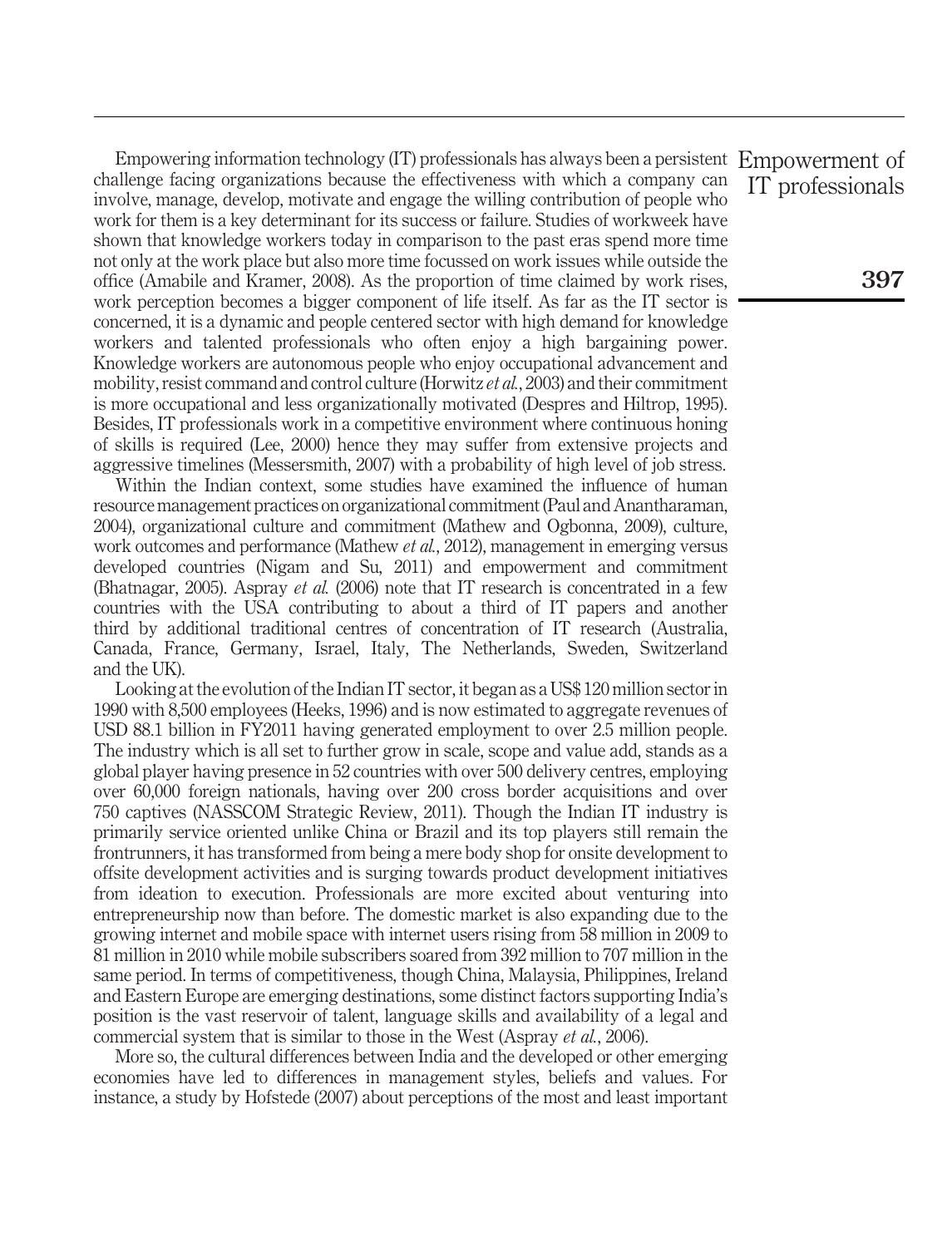goals between business leaders across countries has showed that family interests and continuity of business were among the most important for Indian business leaders while these were among the least important for business leaders in the USA. Other findings include that Indians value relationships at workplace and loyalty to an organization (Kanungo and Mendonca, 1994) and most of the time, employees are focused on their personal relationships rather than their performance. As per Sinha (1995), juniors in India tend to have faith and trust that they will be taken care of by their seniors while material wealth and possessions were also found to have less importance in India (Nigam and Su, 2011) compared to Western cultures. These findings call for a deeper understanding and further research in the Indian context to bring out perspectives that could help organizations improvise or initiate planned change efforts to synergise with evolving circumstances.

In view of the preceding considerations, the choice of the Indian IT sector as the empirical setting for this study is driven by many reasons. The IT sector in India, over the last few decades has become a key player and a major contributor to the country's growth statistics with contributions having grown from a mere 1.2 per cent in FY1998 to an estimated 6.4 per cent in FY2011 (NASSCOM Strategic Review, 2011) and the sector continues to have a strong and sustainable comparative advantage in software development and services. Keeping in mind that IT professionals bring in with them their distinctive personal characteristics which need to be managed in a unique way and with a dearth of research on human resource management issues pertaining to knowledge intensive firms in India (Aspray *et al.*, 2006; Mathew *et al.*, 2012), this study would also help to explore issues relating to lifestyle orientation, organizational functioning and psychological empowerment in the Indian IT context which would help in bringing out underlying individual and organizational perspectives for implication as well as for future research work.

This paper is organised in three parts. First, a brief review of the literature is presented which locates existing studies incorporating the variables being considered based on which the hypotheses have been drawn out. Second, the context of the study and the methods adopted are detailed, leading to the presentation of the findings of the study. The study concludes with a discussion of the findings and implications that these findings may have for theory and practice.

#### 2. Conceptual background

#### *2.1 Lifestyle orientation*

Almost every day we find ourselves describing and assessing people around us. While our informal assessments of people tend to focus more on individuals, personality psychologists use conceptions of personality that can apply to everyone. Personality refers to cognitive and behavioural patterns that show stability over time and across situations (Cattell, 1965). The role of personality traits on work related behavior and outcome has shown renewed interest over the past decade (Furnham *et al.*, 2005). In recent years researchers have given importance to understanding individual differences in approach to work attitudes which is triggered by evidence indicating that individual differences in personality affect job performance (Barrick *et al.*, 2002; Tett and Burnett, 2003) and job satisfaction (Arvey *et al.*, 1989).

Research has also shown that the compatibility between an individual's desires, aspirations and job setting produces high levels of organizational commitment,

BIJ 20,3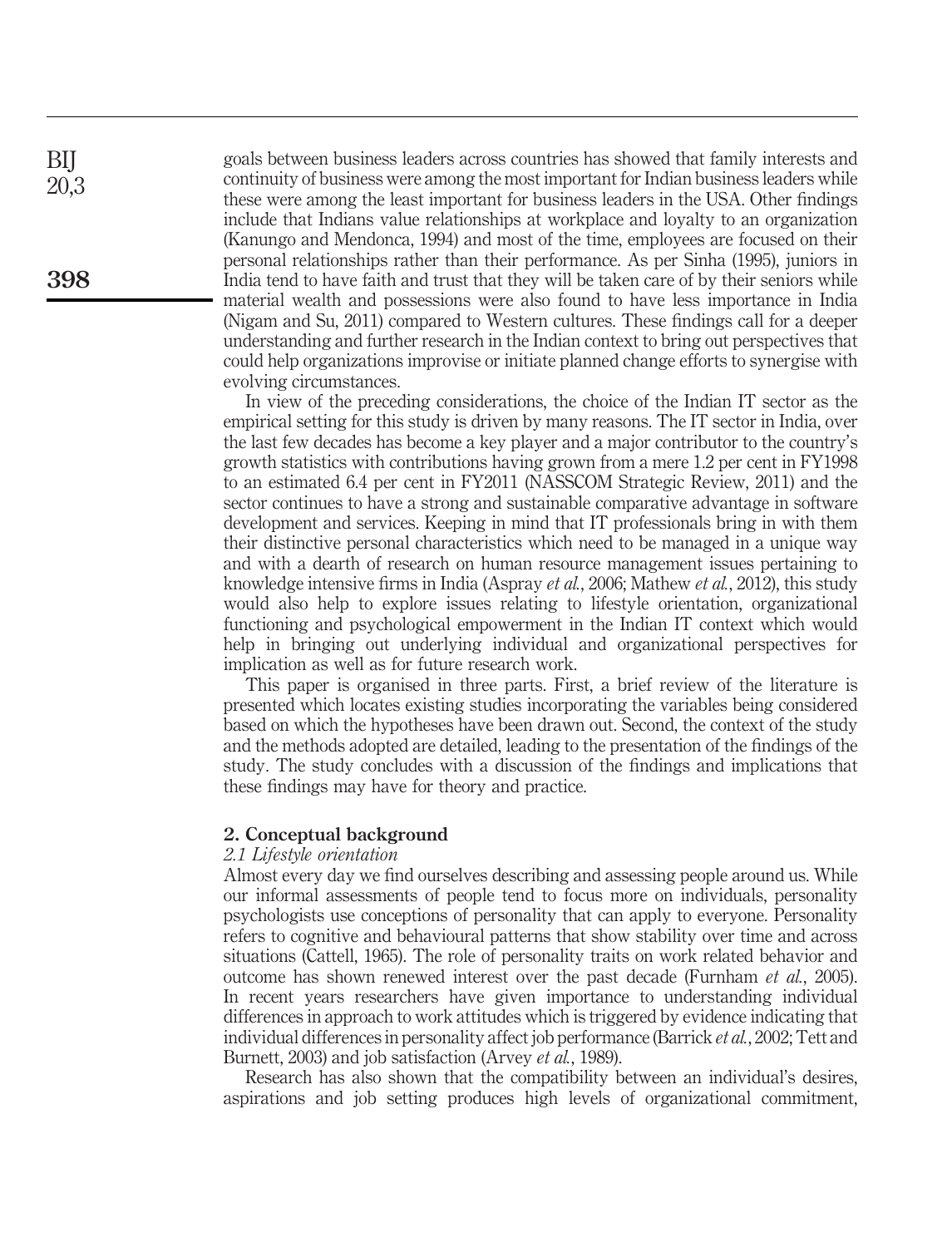involvement and retention (Igbaria *et al.*, 1991). Organizations are widely adopting Empowerment of personality based segmentation to help managers tailor their styles to people they supervise based on personality type which can also have an enormous impact on performance (Cantrell and Smith, 2010). An increasing number of studies are also attempting to understand surface aspects of diversity and deep traits such as personality, attitudes, and cognitive styles (Harrison *et al.*, 1998, 2002; Jehn *et al.*, 1999) and have suggested that personality or attitudes based diversity in work groups can have a sustained and significant impact on outcomes such as social integration and performance at the team level of analysis (Harrison *et al.*, 2002). Research on IT professionals has also shown some interesting indications. Armstrong *et al.* (2007) found that they tend to exhibit characteristics quite different from those in other professions while Beecham *et al.* (2008) through a review of 92 papers observed that the need for growth (challenge, learning new skills) and independence are the most cited characteristics of software engineers in literature.

The idea of understanding people as unified wholes in context to their environment, both physical and social was reflected by Adler (1930). Instead of talking about personality in the traditional sense of internal traits, structures, dynamics, conflicts and so on, he preferred to talk about style of life (nowadays "lifestyle") which he referred to as the goal a person shapes for oneself and the ways employed to achieve it. Driscoll and Eckstein (1982) have enumerated five lifestyle types based on the work of Adler (1930) and Shulman (1973) which are:

- (1) *aggressive* who enjoy exercising authority, like to be the centre of attention, and may insist on having their own way;
- (2) *conforming* who are flexible and more likely to face problems directly;
- (3) *defensive* earnest and resourceful who lead self-controlled, stable lives;
- (4) *individualistic* who are not concerned with public opinion and may be egoistic and infringe on the rights of others to get their own way; and
- (5) *resistive* who prefer to "swim against the current" rather than support "establishment" values.

Though each of us is capable of using all the styles, we are generally more comfortable with one or more of the traits. Lifestyle categories not only provide insight into our outlook but can help us identify personal strengths, weaknesses and also aid in making choice among alternative behaviors. Organizations therefore need to balance it out by knowing and understanding the lifestyle orientations of their employees in order to generate synergy within the organization.

#### *2.2 Organizational functioning*

An evolving environment including changing demographics, globalisation and technology requires managers to constantly rethink and retool management approaches to enhance competitiveness (Whitfield and Landeros, 2006) and a high degree of product and service customization also emphasizes the need to find a rapid response to market forces. Each one of us has a fundamental perception of our organizational environment and the extent to which it is in tune with our needs will lead to higher levels of commitment, initiative and performance.

IT professionals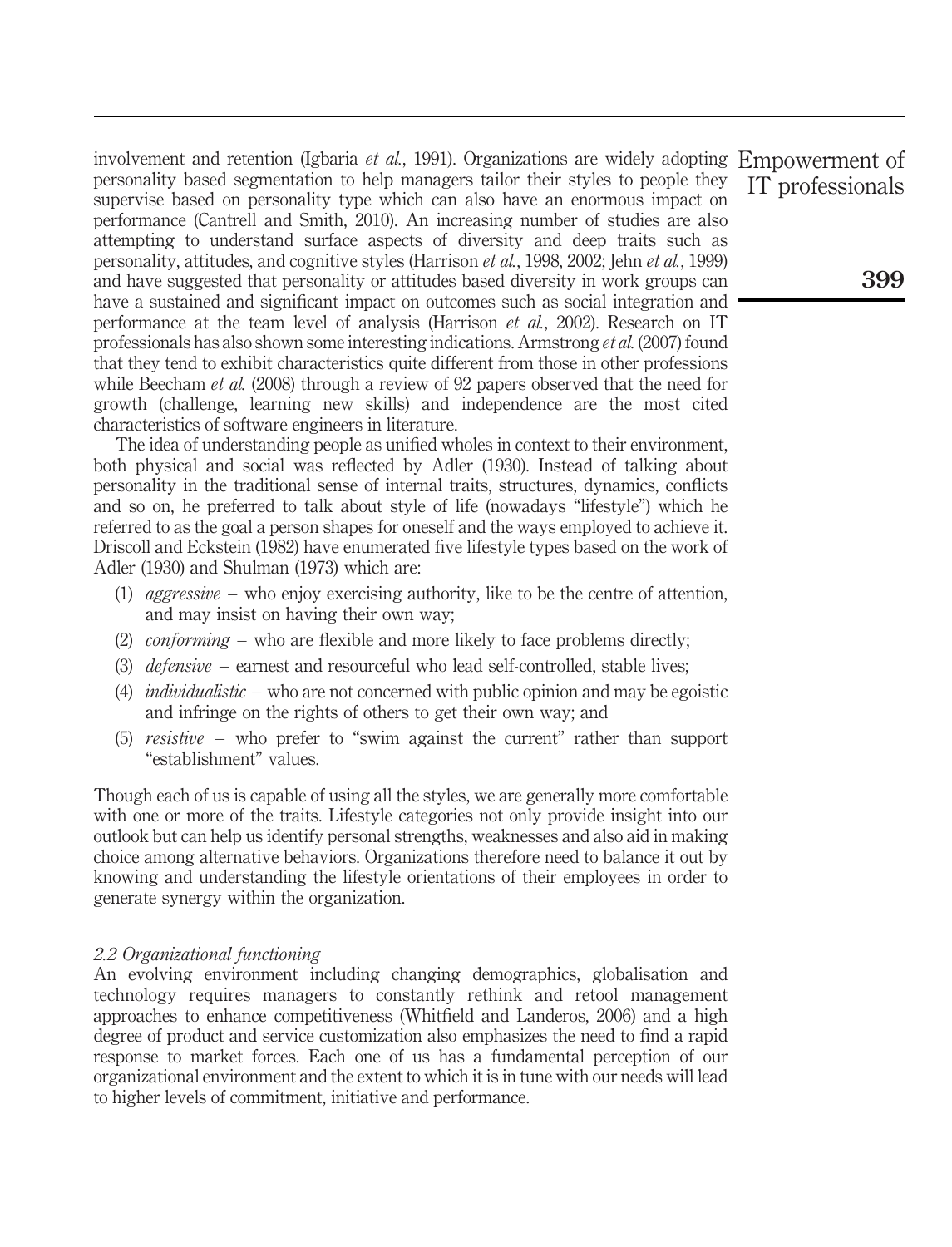The character of an organisation's work environment (particularly as perceived by an employee) has long been recognised as a compelling influence on employee cognitions, attitudes and behaviour (Ostroff and Schmitt, 1993) and such an environment influences job satisfaction, organizational commitment, employee turnover, vocational adjustment and occupational stability (Holland, 1985; O'Reilly *et al.*, 1991). Organizations that look into themselves, assess their functioning, strategies and have the flexibility to adapt will tend to go greater heights than those who are unable to do so. Organizational diagnosis is increasingly being viewed as significant in developing and maintaining competitive advantage (Lee and Brower, 2006) and a continuous assessment of an organisation using a well planned and executed diagnostic process should normally form a part of its broad organisational management strategy aimed at refining the overall management process (Cummings and Worley, 2005; French and Bell, 1999).

Thus, the impact of any factor in an organization such as structure, leadership, culture, etc. should not be considered independent of others. For this reason, the interdependence between these factors and the need for their diagnostic methods has been the subject of numerous investigations. Among the diagnostic models, Weisbord (1976) suggested six broad categories in his model of organizational life, including:

- (1) *purpose* which are the organization's mission and goals;
- (2) *structures* referring to how functions, products or projects are organized;
- (3) *relationships* is the ways in which people and units interact;
- (4) *rewards* which could be intrinsic and extrinsic that employees associate with their job;
- (5) *leadership* the appropriate role for top administration to keep the entire organization in balance; and
- (6) *helpful mechanisms* in terms of planning, controlling, budgeting and information systems that can help to meet organizational goals.

Preziosi (1980) extended the original version used by Weisbord and developed an organizational diagnostic questionnaire with an additional factor:

(7) *attitude to change* – towards the members of the organization.

Prior research has indicated that successful interventions using an organisational diagnostic process can have a considerable impact on the financial productivity of an organisation (Cummings and Worley, 2005; Huselid, 1995; Ostroff, 1995) and a diagnosis is important not only when organisations are in difficulty but even when they are going smooth.

## *2.3 Psychological empowerment*

The term empowerment dates as early as 1890 (Simon, 1994) and has transformed over the years. During the 1950s, its focus was on human relations' factors, suggesting that management should establish and maintain a better rapport with employees. In the 1960s, the concept emerged into sensitivity training, with the thought that managers should be sensitive to the professional needs and motivation of its employees. During the 1970s, the employee involvement concept theorized that managers should form teams and hold meetings to gather everyone's input prior to actual decision-making process (Whetten and Cameron, 1998).

400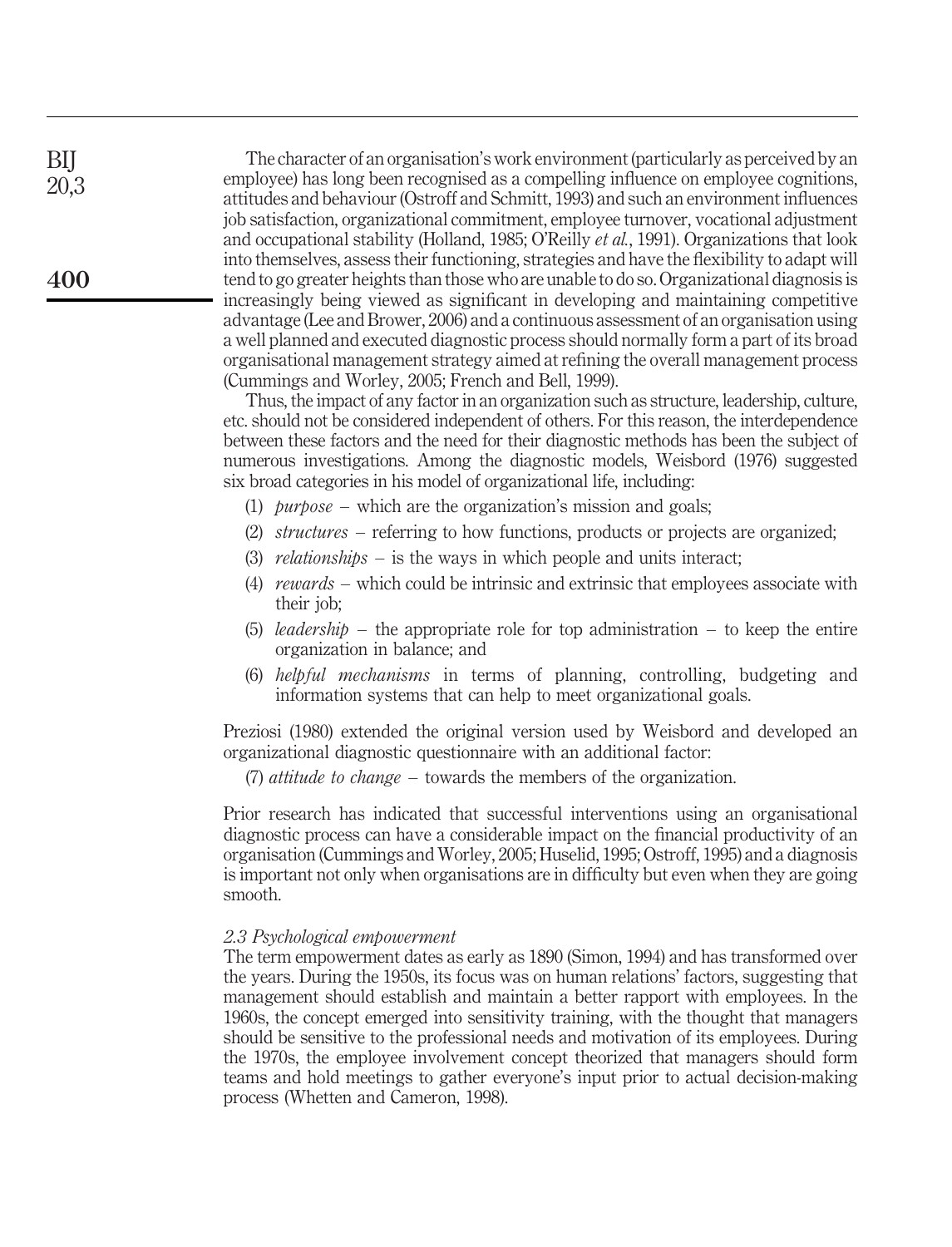In recent years, the concept of empowerment has become a buzzword in management Empowerment of circles and gained prominence as an individual level initiative. At its core, the concept involves increased individual motivation at work through the delegation of authority to the lowest level in an organization where a competent decision can be made (Conger and Kanungo, 1988; Thomas and Velthouse, 1990). Empowerment can be viewed at both a macro and a micro level with empowerment climate referred to as work environment and psychological empowerment referred to as an individual's internal psychological state. Authors (Quinn and Spreitzer, 1997; Swift and Levine, 1987) have distinguished between empowering structures, policies and practices on the one hand and empowerment or individuals' psychological reactions to these managerial practices on the other. The empowering structures and practices are seen as contextual variables affecting employee feelings of empowerment.

Seminal work by Spreitzer (1995) and Spreitzer *et al.* (1997), has helped define psychological empowerment as a global mindset that includes four cognitions *(meaning, competence, self-determination* and *impact)* reflecting a proactive orientation with regard to one's role in the organization. Empowered individuals:

- (1) find meaning in their work role;
- (2) feel competent to perform their work role;
- (3) have a feeling of self-determination with regard to specific means to achieve expected results; and
- (4) believe that they can have a real impact on organizational outcomes.

Psychological empowerment construct is designed to emphasize individuals' subjective experiences of empowerment in which one's own personal values, background experience and self-concept act as frames of reference in forming judgments about their work environment. These four cognitions combine additively to form a single unitary construct and lack of any single dimension will decrease but not eliminate the overall degree of empowerment experienced (Spreitzer, 1995).

Once people attain a certain level of material comfort, they look forward to challenging work content, opportunities to take decisions, grow in the job and in the organization, receive feedback, recognition and respect. A wide range of studies on empowerment has revealed its relevance not only in the effective functioning of an organization but also in having a key role at the individual level. When people feel empowered at work, positive outcomes are likely, leading to enhanced performance, productivity, initiative and greater enjoyment on the job (Spreitzer *et al.*, 1997; Spreitzer, 2008) and hence it can be a compelling tool for any organization to enable employee development and gain competitive advantage.

## *2.4 Lifestyle orientation, perceived organizational functioning and psychological empowerment: an integrated view*

Employee empowerment is considered as one of the important change efforts towards anticipated organizational outcomes and for its positive implementation, it is imperative to recognize the influencers underlying employee empowerment cognitions.

Argyris way back in 1973, argued, that a great deal of organizational outcomes depend on the degree of congruence between individual (personal) characteristics and those of the organization while Thomas and Velthouse (1990) point out that the

IT professionals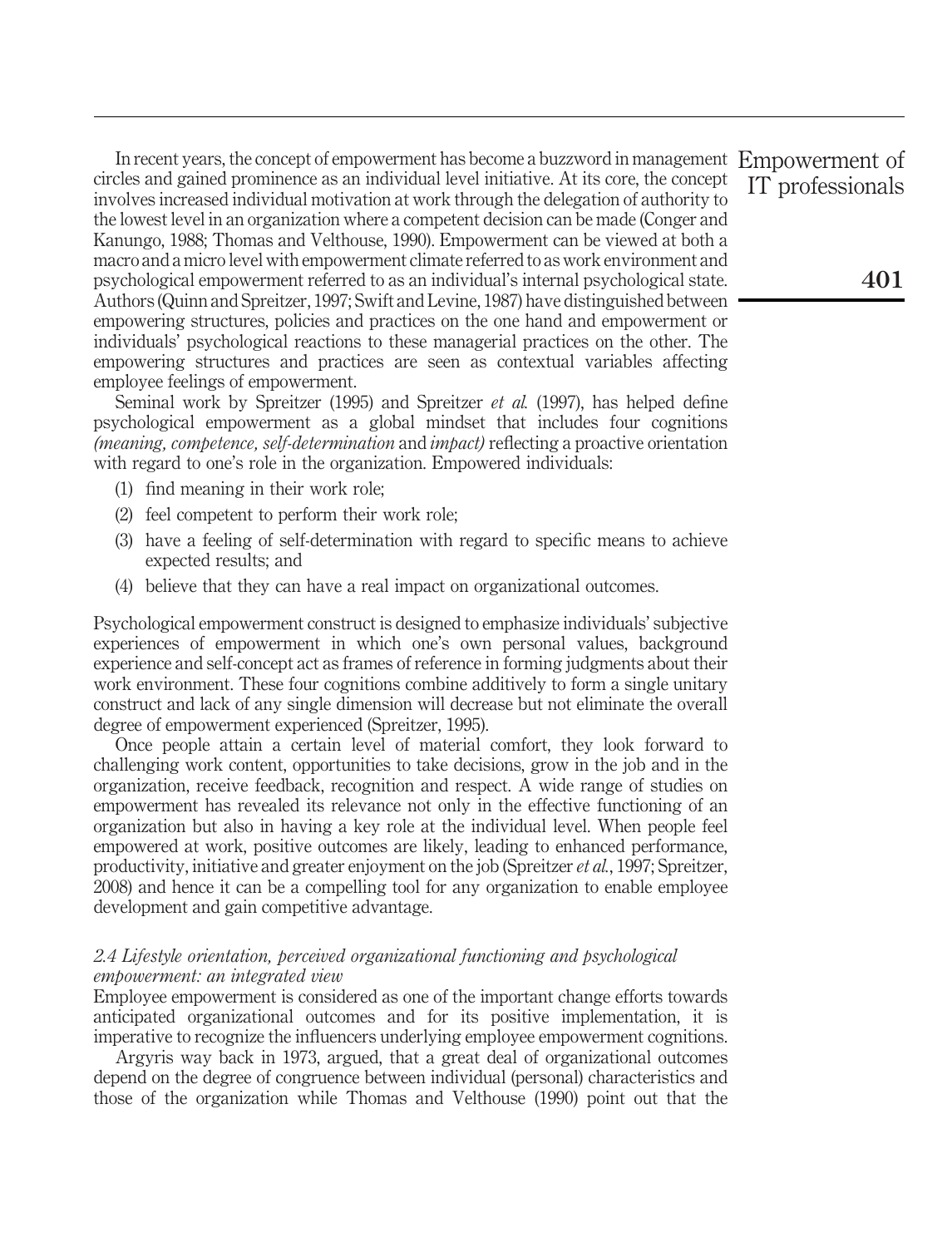individual's work context and personality characteristics shape empowerment cognitions, which in turn motivate individual behavior (Argyris, 1930). Conger and Kanungo (1988) suggest that organisational factors, managerial strategies and self-efficacy information to subordinates are the influencers of empowerment. Psychological empowerment is therefore found to have multiple antecedents in terms of individual and organizational factors.

The individuals' experience of their organization is represented by their perception which inevitably varies from person to person and it is these very perceptions which significantly influence work behaviour and outcomes. Increasingly, organizational change efforts are being applied to resolve many human, structural and technological problems in contemporary organizations (White and Wooten, 1983) and their success largely depends on perceptions that employees have about key areas of the organization they work with. Favourable perceptions can be built upon and where perceptions are unfavourable, targeted initiatives can be undertaken.

On examining various studies conducted in context of psychological empowerment over the years, a few inference emerge. A large body of research has considered empowerment as a causal variable having impacts on job satisfaction (Fuller *et al.*, 1999; Patah *et al.*, 2009), organisational commitment (Bhatnagar, 2005; Ramakrishna, 2007), performance (Tuuli and Rowlinson, 2009), productivity (Etebarian *et al.*, 2010), trust (Barton and Barton, 2011), leadership (Wilson, 2011), creativity and innovative behaviour (Pieterse *et al.*, 2010; Zhang and Bartol, 2010), organisational citizenship behaviour (Bhatnagar and Sandhu, 2005; Raub and Robert, 2007) and turnover intention (Yao and Cui, 2010) to name some. While examining studies which have considered psychological empowerment more as a criterion variable influenced by organisational and individual subtleties, the numbers are limited. Some studies have however revealed that factors like psychological climate (Amenumey and Lockwood, 2008), organizational environment (Thomas and Velthouse, 1990), socio-structural and contextual factors (Spreitzer, 1996; Siegall and Gardner, 2000) and rewards (Gkorezis and Petridou, 2008) do influence empowerment perceptions and outcomes. Since these factors are a part of organisation functioning, it would be rational to assume that organisational functioning will influence psychological empowerment perceptions of employees in some way.

Likewise, with regard to the role of individual dispositions in perception of psychological empowerment, we recognise that employees have unique personality traits or a combination of them which have found to remain stable over time and situation (Cattell, 1965) and are exhibited through work related behavior and hence it is reasonable to expect that some traits may influence the way we perceive our work environment. Much research on individual predispositions has focused on its influence on job satisfaction (Arvey *et al.*, 1989) and organisational commitment (Lee *et al.*, 1992) but it is important to ascertain whether or not dispositional affectivity is associated with something other than work attitudes too. Studies have revealed that *locus* of control ( Jha and Nair, 2008; Wilson, 2011) is seen to be significant in influencing empowerment perceptions though the nature of relationship between the two largely remains fluid and needs further research. Although many studies do not directly relate individual orientation with psychological empowerment, since the former has found to directly or indirectly influence job satisfaction, work involvement (Bozionelos, 2003), organisational citizenship behaviour (Comeau and Griffith, 2004) and performance (Cropanzano *et al.*, 1993) which are also seen to be influenced by psychological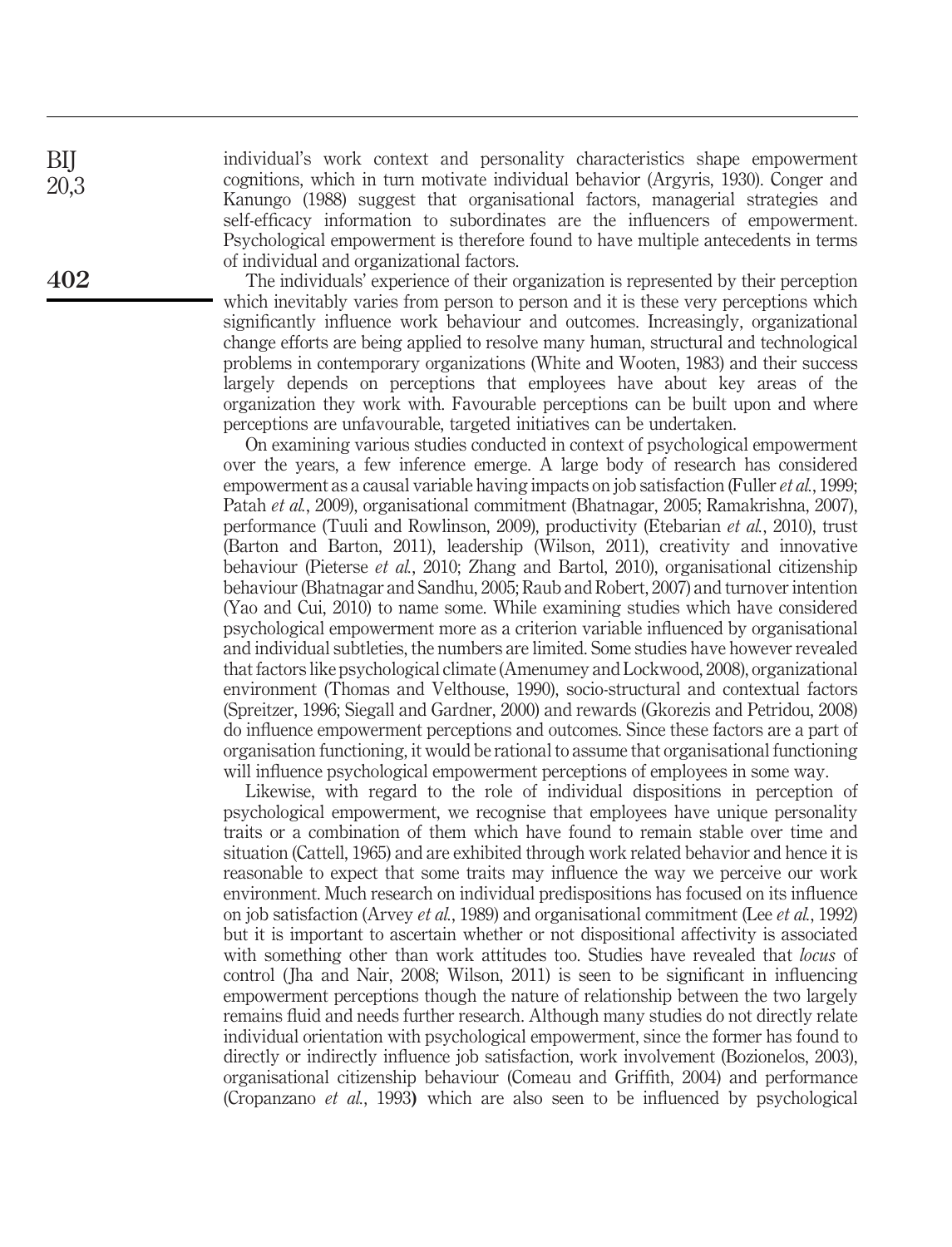empowerment, it leads us to anticipate that individual differences in dispositions will Empowerment of influence perceptions of psychological empowerment.

In context of the Indian IT sector, the concept of empowerment should hold an important place because despite its steady growth, expansion and global attractiveness, the sector faces imminent challenges on account of attrition, employable resources, leadership skills, transforming internal and external environment which need to be timely managed through progressive management techniques and research driven initiatives. With intense head to head competition, entry of multiple players, market driven changes, the Indian IT sector stands at a point where it has worked hard to get into the race but needs to work even harder to retain the competitive edge. The Indian IT sector therefore needs larger number of professionals who can gear organisations through these vicissitudes. Towards some of the challenges, empowerment initiatives could possibly be a powerful tool to enhance employees' feelings of self worth, self control, innovativeness, to generate positivity and involvement at work and for these initiatives to be successful, it is worthwhile to analyse the organisational and individual forces influencing it.

Based on the research literature that has been reviewed so far, the following objectives as well as hypotheses have been framed for the current study.

## *2.5 Research hypotheses*

The objectives of the study are as:

- . To explore the relationship of different lifestyle orientations with perceptions of psychological empowerment of IT professionals.
- . To study the relationship of employee perception of organizational functioning with psychological empowerment.
- . To analyze whether lifestyle orientation, perceived organizational functioning and psychological empowerment will differ within organizational cadres (senior, middle and junior) of IT professionals.

The following hypotheses are also formulated, as:

- *H1.* Lifestyle orientation will be related to perceptions of psychological empowerment.
- *H2.* Positive perceptions of organizational functioning will be positively related to perceptions of psychological empowerment.
- *H3.* There will be a significant difference among the different organizational cadres (senior, middle and junior) in their lifestyle orientation, perceptions of organizational functioning and psychological empowerment.

## 3. Methodology

#### *3.1 Procedure*

To meet the objectives of the study, research was designed in terms of sample as well as psychological questionnaire. Data were gathered using standard psychometric instruments to investigate lifestyle orientation, perceived organizational functioning and psychological empowerment among IT professionals and were administered through multiple methods like in person, through electronic email and online access.

IT professionals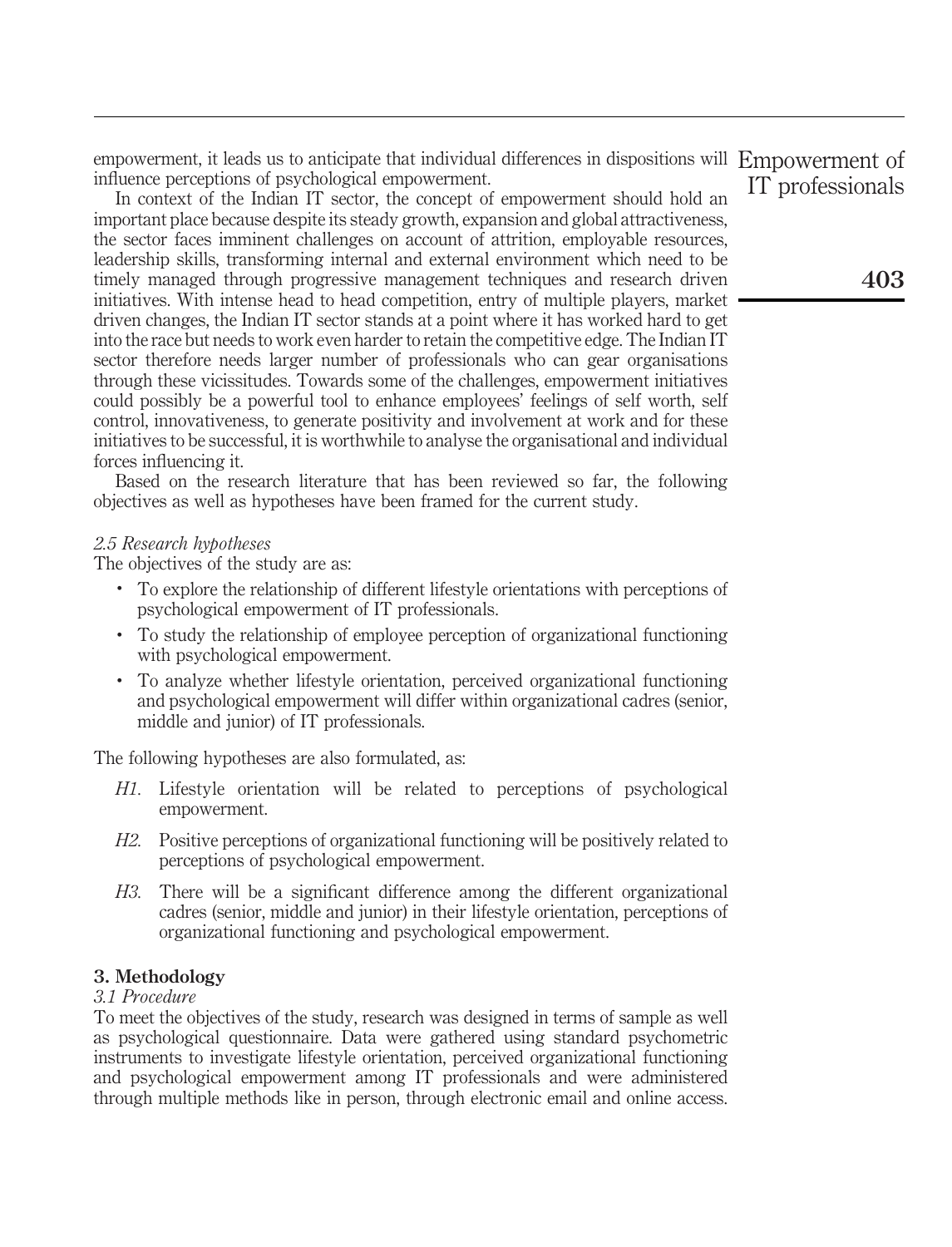Respondents were assured of data confidentiality. This section gives a detailed description of the respondent's demographic characteristic and the methodology adopted in this study. BIJ 20,3

## *3.2 Participants/respondents*

404

A total of 242 IT professionals participated in the study from ten software product and services companies based in India. The sample belonged to three hierarchical cadres of the organisation (junior, middle and senior) and their technical qualification varied from masters and bachelors in technology to Masters of Computer Application (MCA) and Master of Business Administration (MBA, IT). The respondents had a work experience ranging from 1 to 21 years while considering company tenure, 94 per cent of the respondents had company tenure of five years or less. The age profile of the respondents ranged from 23 to 46 years with major chunk of respondents falling between 26 and 35 years (61.2 per cent). Additionally, the respondents were primarily male accounting for 93.4 per cent of the sample. Table I outlines the demographic profile of the respondents while Table II outlines the mean age and work experience of the sample.

|                                 |                 |                                       | <b>Nos</b>     | Per cent     |
|---------------------------------|-----------------|---------------------------------------|----------------|--------------|
|                                 |                 | Gender                                |                |              |
|                                 | 1               | Male                                  | 225            | 93           |
|                                 | $\overline{2}$  | Female<br>Age                         | 17             | 7            |
|                                 | T               | Less than 25                          | 46             | 19           |
|                                 | $\overline{2}$  | 25-35                                 | 148            | 61           |
|                                 | 3               | 36-45                                 | 46             | 19           |
|                                 | $\overline{4}$  | More than 45 years<br>Work experience | $\overline{2}$ | $\mathbf{1}$ |
|                                 | $\mathbf{1}$    | Up to 5 years                         | 101            | 41.7         |
|                                 | $\sqrt{2}$      | 5-10 years                            | 78             | 32.2         |
|                                 | $\overline{3}$  | $10-15$ years                         | 57             | 23.6         |
|                                 | $\overline{4}$  | More than 15 years<br>Cadre           | 6              | 2.5          |
|                                 | 1               | Junior                                | 124            | 51.2         |
|                                 | $\overline{2}$  | Middle                                | 87             | 36           |
| Table I.<br>Demographic profile | 3               | Senior                                | 31             | 12.8         |
| of respondents                  | Note: $n = 242$ |                                       |                |              |

|                                                                            |                                          | Age                                                                                                             | Work experience                                    |
|----------------------------------------------------------------------------|------------------------------------------|-----------------------------------------------------------------------------------------------------------------|----------------------------------------------------|
| Table II.<br>Mean age and work<br>experience of the<br>respondents (years) | Male (226)<br>Female (16)<br>Total (242) | 25-35 (0.636)<br>25-35 (0.772)<br>25-35 (0.644)<br><b>Note:</b> Figures in brackets are the standard deviations | Upto $5(0.816)$<br>$5-10(0.816)$<br>Upto 5 (0.884) |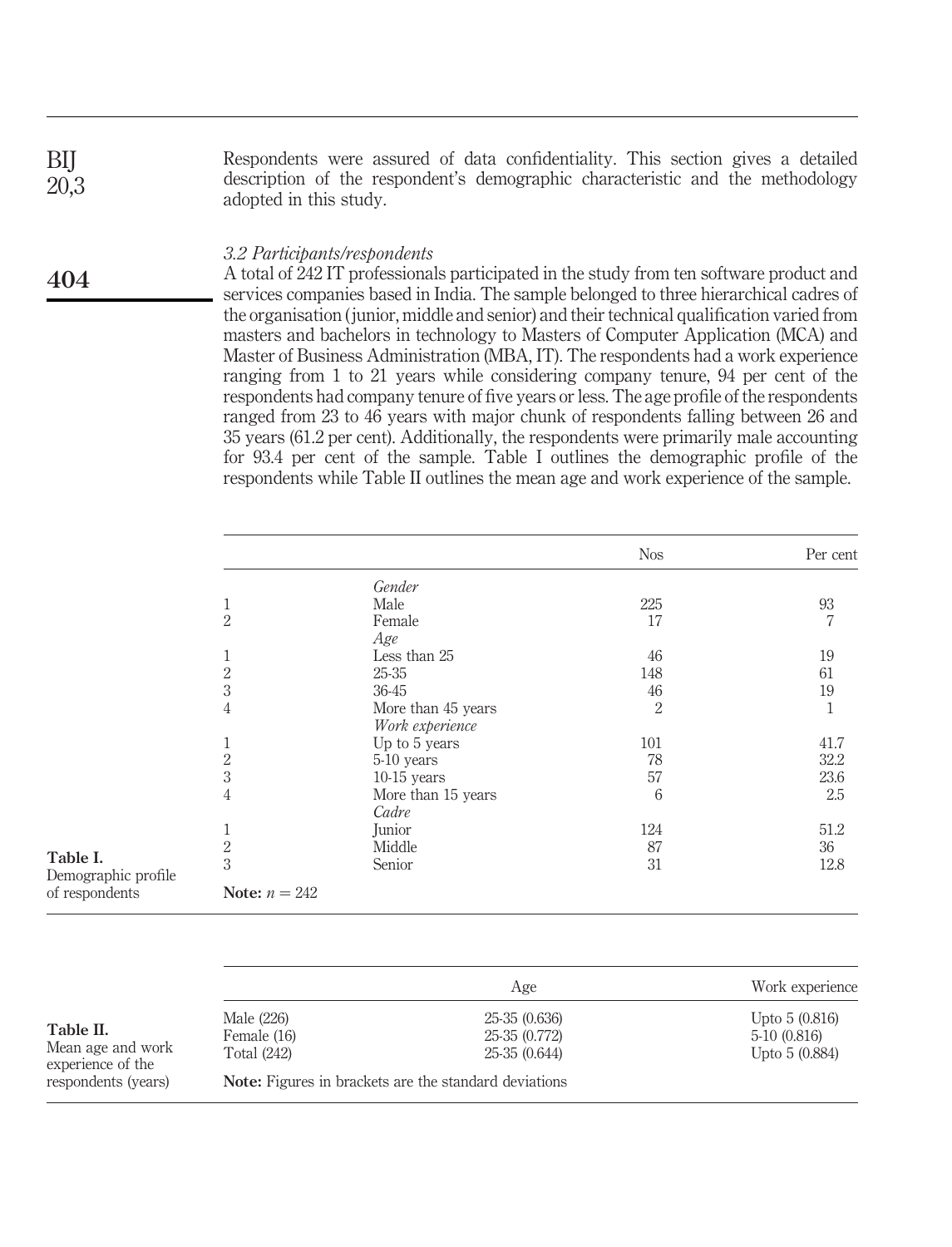## *3.3 Measures*

Standardized self-reporting instruments on a five point Likert scale ranging from 1(strongly agree) to 5 (strongly disagree) were used to measure all the independent as well as dependent variables. All the scales used in the study have sufficient reliability and validity. A short description of the questionnaires used in the study is as follows.

*3.3.1 Lifestyle orientation*. Life style questionnaire developed by Driscoll and Eckstein (1982) illustrating five trait descriptive lifestyle categories of *Aggressive, Conforming, Defensive, Individualistic and Resistive* was used to measure employee lifestyle orientation. The questionnaire has 50 items, ten for each dimension and sample items for each of the five trait descriptions include: "I was a childhood leader" (aggressive); "I try to blend in" (conforming); "I hate to admit defeat to others" (defensive); "I find myself striving for greater freedom and independence" (individualistic); "I enjoy beating the system" (resistive). The Cronbach's  $\alpha$  reliability coefficient for the lifestyle orientation scale was found to be 0.89 while for the five lifestyle categories it was in the range of 0.62-0.74.

*3.3.2 Organizational functioning*. Perceived organizational functioning was measured using the organizational diagnosis questionnaire by Preziosi (1980) which assesses seven areas of organizational activity; *purpose, structure, relationships, rewards, leadership, helpful mechanisms and attitude towards change*. The questionnaire is composed of 35 items, five in each of the seven variables. Sample items include: "The goals of this organization are clearly stated" (purpose); "The division of labour of this organization is flexible" (structure); "My immediate supervisor is supportive of my efforts" (leadership); "My relationship with my supervisor is a harmonious one" (relationships); "My job offers me the opportunity to grow as a person" (rewards); "My immediate supervisor has ideas that are helpful to me and my work" (helpful mechanisms); "The organization is not resistant to change" (attitude towards change). Higher scores indicate problems with organizational functioning while lower scores indicate a lack of problem. Reliability was measured by Cronbach's  $\alpha$  which was reported to be 0.94 while for the seven areas of assessment it ranged from 0.60 to 0.80.

*3.3.3 Psychological empowerment*. Psychological empowerment was measured with Spreitzer's (1995) 12-item scale. The questionnaire focused on four dimensions; *meaning, competence, self-determination and impact.* Sample items for each of the four dimensions include: "The work I do is very important to me" (meaning); "I am confident about my ability to do my job" (competence); "My impact on what happens in my organization is large" (impact); "I have significant autonomy in determining how I do my job" (self-determination). Each of the four dimensions in the scale is measured by three items. Ratings for the items in each of these four dimensions are totalled to get the dimension score. The Cronbach's  $\alpha$  reliability coefficient for the psychological empowerment scale was found to be 0.82 while for the four dimensions of psychological empowerment it was in the range of 0.60-0.69.

*3.3.4 Demographic variables*. Information was collected about the respondents' age, gender, technical qualification, organizational cadre, designation, work experience and tenure.

#### *3.4 Data analysis*

Questionnaire responses of 242 IT professionals were analysed using appropriate statistics to test the research hypotheses and to arrive at meaningful conclusions.

Empowerment of IT professionals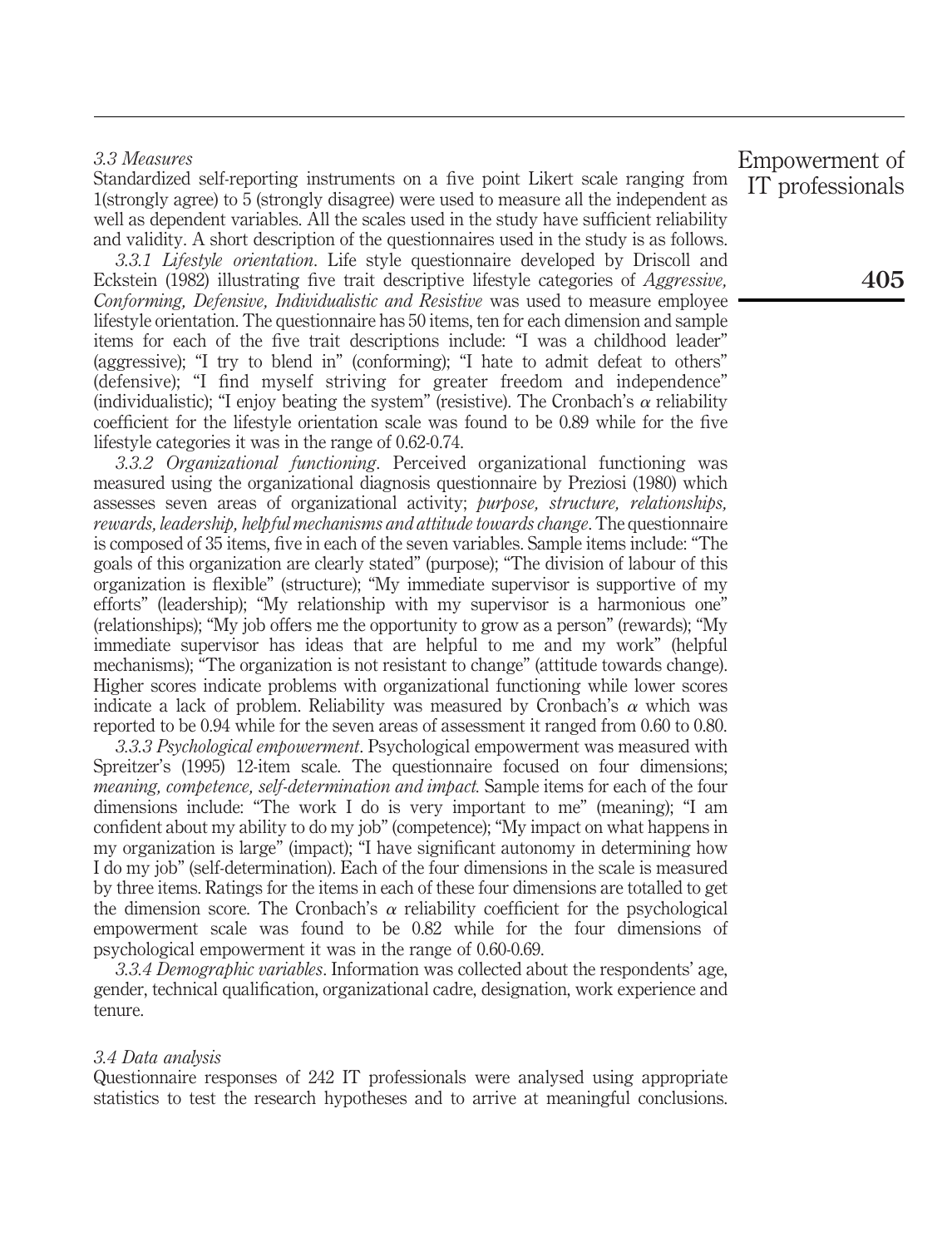The statistical package used for data analysis was SPSS Version 16.0. Cronbach's  $\alpha$ coefficient was used to assess the internal consistency of the measuring instruments.

## 4. Empirical results

The results of the study are reported in three parts. First, the descriptive statistics, correlations and reliabilities are reported. Second, the results of the stepwise regression analysis of lifestyle orientation and perceived organisational functioning along with their sub-dimensions on perceived psychological empowerment is presented. Finally, the findings of the ANOVA are presented which indicate the organisational cadre differences among IT professionals with respect to all the three variables.

## *4.1 Descriptive statistics*

Table III presents the means, standard deviations, alphas and the correlations of the constructs in the study. Results show that all the four measures demonstrated adequate levels of composite reliability which are within the acceptable threshold. Correlation analysis revealed a significant positive correlation between lifestyle orientation and psychological empowerment  $(r = 0.29, p < 0.01)$  and also with three of the sub-dimensions of psychological empowerment, self-determination ( $r = 0.14$ ,  $p < 0.05$ ), meaning  $(r = 0.24, p < 0.01)$  and impact  $(r = 0.32, p < 0.01)$ , however with regard to the competence dimension, it was found to have no significant correlation. Looking at the sub-dimensions of lifestyle orientation, only aggressive and individualistic were seen to positively and significantly correlate to psychological empowerment  $(r = 0.45$  and 0.32,  $p < 0.01$ ) and all its sub-dimensions, self-determination ( $r = 0.22$ ,  $p < 0.01$  and 0.14,  $p < 0.05$ ), meaning ( $r = 0.40$  and  $0.29, p < 0.01$ ), competence ( $r = 0.33$  and  $0.32, p < 0.01$ ) and impact  $(r = 0.37 \text{ and } 0.22, p < 0.01)$ . Among the other three sub-dimensions of lifestyle orientation, conforming was found to be significantly and positively correlated only to the impact  $(r = 0.22, p < 0.01)$  dimension but not to self-determination, competence, meaning or psychological empowerment as a whole. Defensive was found to have a significant negative correlation to competence  $(r = -0.16, p < 0.05)$  but was not significantly correlated to either psychological empowerment or its sub-dimensions of self-determination, meaning and impact. Resistive was found to be positively correlated to psychological empowerment ( $r = 0.26$ ,  $p < 0.01$ ), self-determination ( $r = 0.20$ ,  $p < 0.01$ ), meaning ( $r = 0.15$ ,  $p < 0.05$ ) and impact ( $r = 0.31$ ,  $p < 0.01$ ) but not to competence. The above analysis does prove that lifestyle orientation and psychological empowerment are significantly correlated and many of their sub-dimensions are also seen to inter-correlate significantly and hence *H1* is partially proved.

From Table III, it is also apparent that organisational functioning and psychological empowerment are positively and significantly co-related  $(r = 0.56, p < 0.01)$ . Additionally, all the sub-dimensions of both the variables are also significantly and positively co-related thereby fully confirming *H2* that IT professional's positive perceptions of organizational functioning will be positively related to their perception of psychological empowerment and its sub-dimensions.

#### *4.2 Regression analysis*

The results of regression analysis indicating lifestyle orientation and perceived organisational functioning as predictors of psychological empowerment are presented in Table IV. A step-wise regressions analysis was conducted whereby in step 1,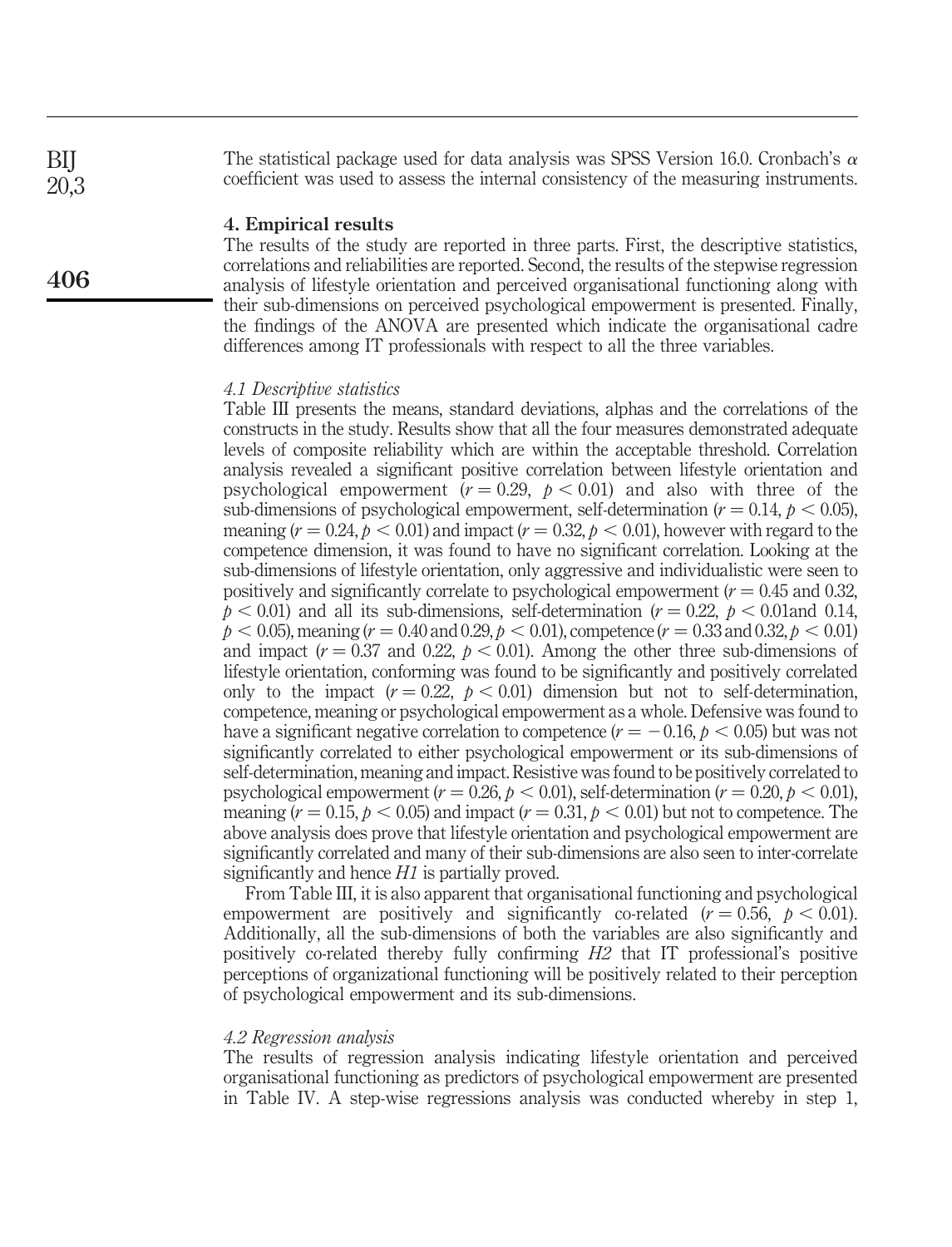| $\overline{19}$ | $0.117\ (0.69)$                                                                                                                                                                                                                                                                                                   |                                                                                                                                                                                                                                                                                                                                                                                                                                                                                                                     | Empowerment of<br>IT professionals                  |
|-----------------|-------------------------------------------------------------------------------------------------------------------------------------------------------------------------------------------------------------------------------------------------------------------------------------------------------------------|---------------------------------------------------------------------------------------------------------------------------------------------------------------------------------------------------------------------------------------------------------------------------------------------------------------------------------------------------------------------------------------------------------------------------------------------------------------------------------------------------------------------|-----------------------------------------------------|
| $\frac{8}{2}$   | $0.506$ $*$ $*$ $0.65$                                                                                                                                                                                                                                                                                            |                                                                                                                                                                                                                                                                                                                                                                                                                                                                                                                     |                                                     |
| 17              | $0.379**$                                                                                                                                                                                                                                                                                                         |                                                                                                                                                                                                                                                                                                                                                                                                                                                                                                                     |                                                     |
| $\frac{6}{2}$   | $0.579$ $*$ $(0.64)$<br>$0.411$ $\hspace{0.1cm}^{***}$<br>$0.367$ **<br>${0.60}$                                                                                                                                                                                                                                  |                                                                                                                                                                                                                                                                                                                                                                                                                                                                                                                     | 407                                                 |
| $\overline{15}$ | $0.824$ **<br>$0.632$ <sup>**</sup><br>$0.795$ <sup>**</sup><br>$0.694$ **<br>(0.82)                                                                                                                                                                                                                              |                                                                                                                                                                                                                                                                                                                                                                                                                                                                                                                     |                                                     |
| $\mathbb{I}$    | $0.369$ **<br>$0.314$ $*$<br>$0.328$ $^{\ast}$<br>$0.443$ ** $\frac{1}{2}$<br>$0.288$ <sup>**</sup><br>${60.60}$                                                                                                                                                                                                  |                                                                                                                                                                                                                                                                                                                                                                                                                                                                                                                     |                                                     |
| $\frac{3}{2}$   | $0.505***$<br>$0.339$ <sup>**</sup><br>$0.508$ $\hspace{0.1cm}^{\ast}$<br>$0.343***$<br>$0.700$ <sup>**</sup> !<br>$0.306$ $^{\ast}$<br>(0.79)                                                                                                                                                                    |                                                                                                                                                                                                                                                                                                                                                                                                                                                                                                                     |                                                     |
| $\mathfrak{p}$  | $0.603$ * *<br>$0.461$ * * .<br>$0.340$ <sup>**</sup><br>$0.390$ <sup>**</sup><br>$0.194$ **<br>$0.406$ $^{\ast}$<br>* *<br>0.755<br>${0.66}$                                                                                                                                                                     |                                                                                                                                                                                                                                                                                                                                                                                                                                                                                                                     |                                                     |
| ᄅ               | $0.635***$<br>$0.723$ **<br>$0.600$ $^{\ast}$<br>$0.478$ $^{\ast}$<br>$0.354$ **<br>$0.315$ $^{\ast}$<br>$0.501$ $\hspace{0.1cm}^{***}$<br>$0.337$ **<br>${0.61}$                                                                                                                                                 |                                                                                                                                                                                                                                                                                                                                                                                                                                                                                                                     |                                                     |
| $\approx$       | $0.792$ ** $\frac{1}{2}$<br>* *<br>$\ast \ast$ 7610<br>$0.674$ **<br>$0.506$ <sup>**</sup><br>$0.312***$<br>$0.509$ **<br>$0.351$ * *<br>* * *<br>0.725<br>0.327<br>(0.76)                                                                                                                                        |                                                                                                                                                                                                                                                                                                                                                                                                                                                                                                                     |                                                     |
| G               | $\frac{1}{0.781}$ * *<br>$0.635^{\ast\ast}$<br>$0.314$ $\hspace{0.1cm}^{*}$ $\hspace{0.1cm}^*$<br>$0.448$ **<br>$0.650^{\; *}$<br>$0.704$ **<br>$0.453**$<br>$0.287$ $^{\ast}$ $^{\ast}$<br>$0.288$ *<br>(0.80)                                                                                                   |                                                                                                                                                                                                                                                                                                                                                                                                                                                                                                                     |                                                     |
| $^{\circ}$      | $0.720$ **<br>$\ast\ast\ 2010$<br>$0.669$ $^{\ast}$<br>$0.612$ **<br>$0.696$ <sup>**</sup><br>$0.608$ $^{\ast}$<br>$0.423$ <sup>**</sup><br>$0.231$ **<br>$0.406$ **<br>$0.288$ **<br>$0.319$ **<br>(0.72)                                                                                                        |                                                                                                                                                                                                                                                                                                                                                                                                                                                                                                                     |                                                     |
| r               | $0.829$ **<br>$0.864$ **<br>$0.921$ **<br>$0.834$ **<br>$*$<br>$0.804$ **<br>$*$<br>$0.372$ **<br>$0.382$ **<br>$0.897$ $^{\ast\ast}$<br>$0.562$ **<br>$0.375***$<br>0.829<br>0.528<br>(0.94)                                                                                                                     |                                                                                                                                                                                                                                                                                                                                                                                                                                                                                                                     |                                                     |
| $\circ$         | $0.185$ <sup>**</sup><br>$0.224$ * *<br>$0.185$ * *<br>$0.186$ <sup>**</sup><br>$0.195$ <sup>**</sup><br>$0.167$ **<br>$0.258$ **<br>$0.201$ $^{\ast}$ $^{\ast}$<br>$0.311^\ast$<br>$0.132$ $^{\ast}$<br>$\frac{36}{16}$<br>0.151<br>0.059<br>0.091<br>${0.66}$                                                   |                                                                                                                                                                                                                                                                                                                                                                                                                                                                                                                     |                                                     |
| LO              | $0.240$ **<br>$0.629$ **<br>$0.237$ **<br>$0.246$ **<br>$0.229$ **<br>$0.210$ $^{\ast}$<br>$0.255$ $^{\ast}$<br>$0.322 \times 10^{-4}$<br>$0.288$ **<br>$0.319$ **<br>$0.216$ $^{\ast\,*}$<br>$\frac{M}{N}$<br>$0.137$ $^{\ast}$<br>$0.139$ <sup>*</sup><br>0.137<br>(0.63)                                       |                                                                                                                                                                                                                                                                                                                                                                                                                                                                                                                     |                                                     |
| ↤               | $*$<br>$*$<br>0.461<br>$0.163\,$<br>0.401<br>$-0.058$<br>$0.055$<br>0.048<br>0.005<br>0.064<br>0.029<br>$0.037\,$<br>0.002<br>0.043<br>0.021<br>$0.121\,$<br>(690)<br>$-0.01$                                                                                                                                     |                                                                                                                                                                                                                                                                                                                                                                                                                                                                                                                     |                                                     |
| S               | $0.600^{\ast\ast}$<br>$0.433**$<br>$*$<br>$0.522$ **<br>* *<br>₩<br>$0.121$ *<br>0.154<br>0.185<br>0.220<br>0.122<br>0.096<br>0.025<br>0.111<br>0.064<br>0.041<br>0.111<br>(0.62)<br>0.12                                                                                                                         |                                                                                                                                                                                                                                                                                                                                                                                                                                                                                                                     |                                                     |
| 2               | * *<br>$0.453**$<br>$0.334$ **<br>$0.625$ **<br>$0.402$ **<br>$0.423$ **<br>$0.297$ $^{\ast}$<br>$0.390***$<br>$0.402$ $^{\ast}$<br>$0.330*$<br>$0.351$ $^{\ast\,*}$<br>$0.287$ **<br>$0.222$ <sup>**</sup><br>$0.400***$<br>苦苦<br>$0.282$ **<br>$0.733**$<br>0.495<br>0.371<br>(0.74)                            | $\gamma > 0.05$ and $\gamma^* > 0.01$ ; $n = 242$ ; alpha reliabilities are shown in parenthesis along the diagonal; LSO – lifestyle orientation, AGG – aggressive, CON – conforming, DEF – defensive, ND<br>- resistive POF - perceived organisational functioning, PUR - purpose, STR - structure, LDS - leadership, REL - redationships, REW - rewards, HLM - helpful mechanisms, ATC<br>attitude to change, PE - psychological empowerment, SD - self determination, MN - meaning, CM - competence, IM - impact |                                                     |
|                 | $0.809$ <sup>*</sup><br>꾟<br>0.776<br>827<br>0.85<br>0.276<br>$0.266$<br>$0.230$<br>0.212<br>0.288<br>0.139<br>0.142<br>0.252<br>$\frac{0.121}{0.318}$<br>0.705<br>0.211<br>$\begin{array}{c} \{0.89\} \\ 0.801 \end{array}$                                                                                      |                                                                                                                                                                                                                                                                                                                                                                                                                                                                                                                     |                                                     |
| $\Theta$        | $\begin{array}{c} 0.39 \\ 0.53 \end{array}$<br>0.46<br>0.48<br><b>C#7</b><br>0.76<br>0.59<br>0.62<br>0.59<br>0.52<br>0.52<br>0.47<br>$0.55$<br>0.74<br>0.56<br>0.55                                                                                                                                               | Notes: Significant at:<br>- individualistic, RES                                                                                                                                                                                                                                                                                                                                                                                                                                                                    | Table III.<br>Means, standard                       |
| Mean            |                                                                                                                                                                                                                                                                                                                   |                                                                                                                                                                                                                                                                                                                                                                                                                                                                                                                     | deviations, correlations<br>and Cronbach's $\alpha$ |
|                 | $\begin{array}{ll} 11 & 13 & 13 & 14 & 15 & 15 & 18 & 18 & 19 \\ 11 & 12 & 13 & 14 & 15 & 15 & 18 & 18 & 19 \\ 13 & 13 & 14 & 15 & 15 & 15 & 18 & 19 \\ 14 & 15 & 15 & 15 & 15 & 18 & 19 & 19 \\ 16 & 16 & 15 & 15 & 15 & 18 & 19 & 19 \\ 17 & 17 & 15 & 15 & 15 & 18 & 19 & 19 \\ 18 & 16 & 15 & $<br>$_{\odot}$ |                                                                                                                                                                                                                                                                                                                                                                                                                                                                                                                     | reliability coefficients                            |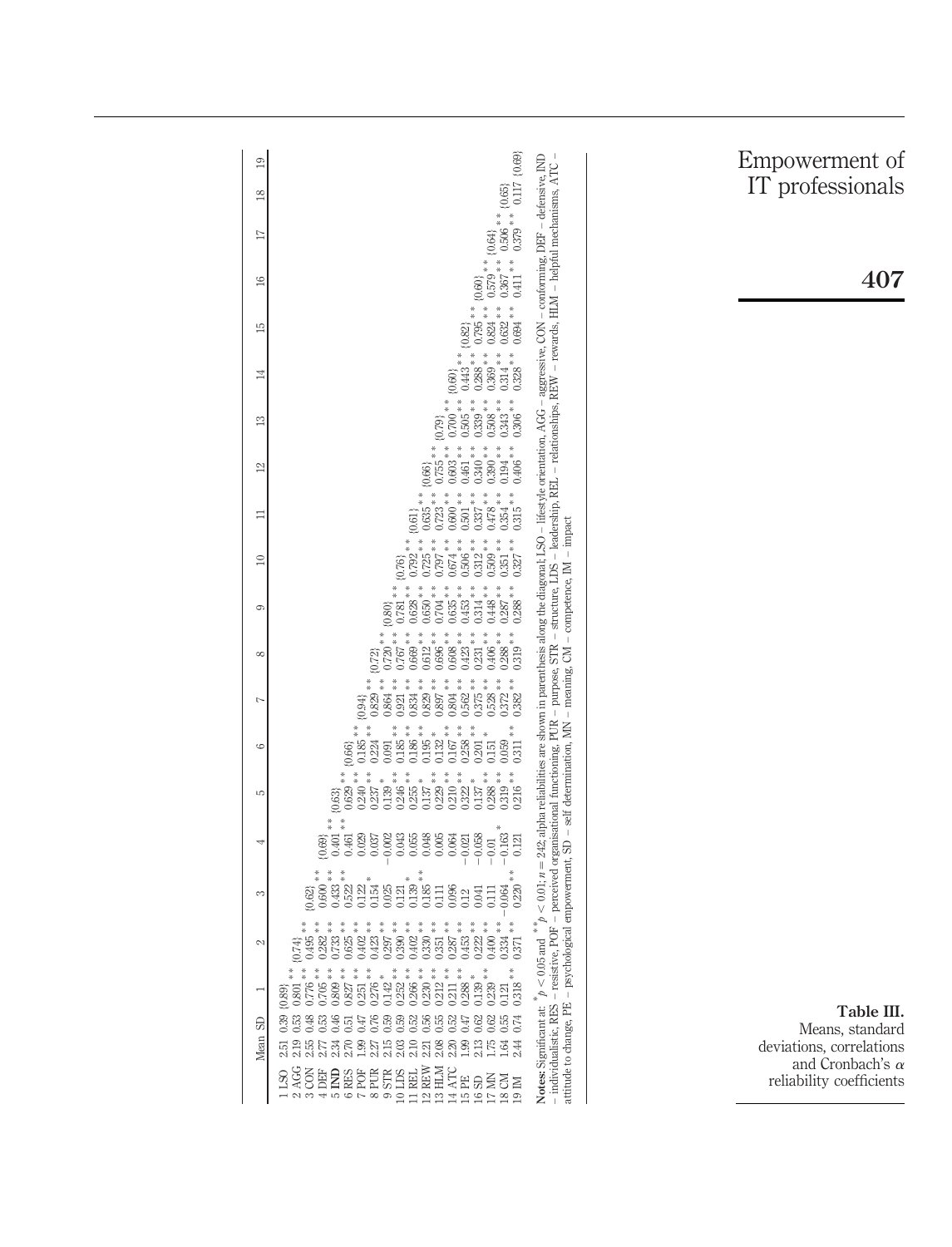| BIJ<br>20,3                                                                                   | Predictor variables                                                                                                                                                                                                                                                                                |                                                           | Criterion variable                                                                                         |
|-----------------------------------------------------------------------------------------------|----------------------------------------------------------------------------------------------------------------------------------------------------------------------------------------------------------------------------------------------------------------------------------------------------|-----------------------------------------------------------|------------------------------------------------------------------------------------------------------------|
| 408                                                                                           | 1. Lifestyle orientation<br>Aggressive<br>Conforming<br>Defensive<br>Individualistic<br>Resistive                                                                                                                                                                                                  | β<br>$0.498**$<br>$-0.056$<br>$-0.162*$<br>0.051<br>0.041 | $\frac{\beta}{0.336}$ **<br>$-0.031$<br>$-0.124*$<br>0.055<br>0.074                                        |
| Table IV.<br>Regression analysis<br>predicting perceptions<br>of psychological<br>empowerment | 2. Perceived organisational functioning<br>Purpose<br>Structure<br>Leadership<br>Relationships<br>Rewards<br>Helpful mechanisms<br>Attitude to change<br>$\overline{F}$<br>$R^2$<br>Adjusted $R^2$<br>Durbin Watson<br><b>Notes:</b> Significant at: $^{*}p < 0.05$ and $^{*}p < 0.01$ ; $n = 242$ | $35.50**$<br>0.229<br>0.223<br>1.51                       | $-0.51$<br>0.076<br>$0.197*$<br>0.111<br>0.080<br>$0.223*$<br>0.111<br>$34.60**$<br>0.369<br>0.358<br>1.67 |

the sub-types of lifestyle orientation were regressed with psychological empowerment to discover any influence and in step 2, the sub-dimensions of organisational functioning were included to examine their effects. This analysis demonstrated some significant results and revealed that lifestyle orientation and perceived organisational functioning explain 35.8 per cent of variation in psychological empowerment perceptions. The regression model was also found significant  $(F = 34.60, p < 0.01)$ confirming *H1* and *H2*. Within lifestyle orientation, the aggressive sub-type positively predicts psychological empowerment ( $\beta = 0.49$ ,  $p < 0.01$ ) while defensive ( $\beta = -0.16$ ,  $p < 0.05$ ) negatively predicts psychological empowerment. Within perceptions of organisational functioning, leadership  $(\beta = 0.19, p < 0.05)$  and helpful mechanisms  $( \beta = 0.22, \, p < 0.05)$  significantly and positively predict psychological empowerment.

#### *4.3 Analysis of variance*

In order to find out whether employees in different cadres of the organisation differed in their perceptions of lifestyle orientation, organisational functioning and psychological empowerment, a one-way ANOVA was performed to compare means for each of the constructs between different cadres (junior, middle and senior) of software professionals (Tables V). Table V shows that statistically significant differences in the mean scores were observed for the three cadres of employees (senior, middle and junior) in their perception of lifestyle orientation  $(F = 3.51, p < 0.05)$  and psychological empowerment  $(F = 7.07, p < 0.01)$  however the same was not true for organisational functioning. Within the sub-dimensions of the variables under study significant cadre differences were found in the aggressive  $(F = 7.45, p < 0.01)$  and conforming  $(F = 4.7, p < 0.01)$ sub-dimensions of lifestyle orientation, purpose  $(F = 4.85, p < 0.01)$  and structure  $(F = 3.19, p < 0.05)$  sub-dimensions of organisational functioning and meaning  $(F = 5.47, p < 0.01)$ , competence  $(F = 3.02, p < 0.05)$  and impact  $(F = 5.48, p < 0.01)$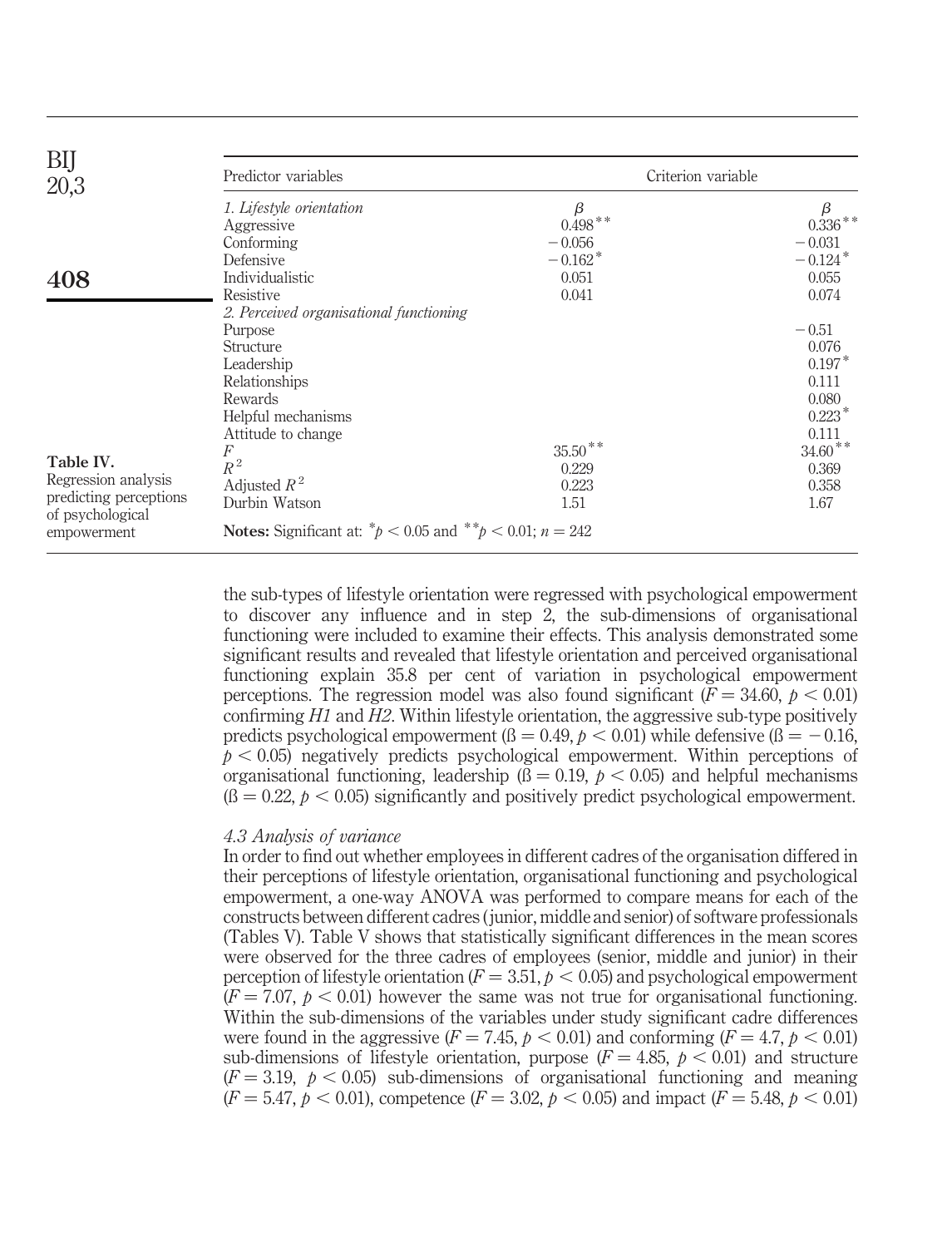|                                            | Sum of squares | df               | Mean square | $\boldsymbol{F}$ | Sig.        | Empowerment of<br>IT professionals |
|--------------------------------------------|----------------|------------------|-------------|------------------|-------------|------------------------------------|
| Life style orientation (LSO)               |                |                  |             |                  |             |                                    |
| Between groups                             | 1.061          | $\overline{2}$   | 0.53        | 3.515            | 0.031       |                                    |
| Within groups                              | 36.07          | 239              | 0.151       |                  |             |                                    |
| Total                                      | 37.131         | 241              |             |                  |             |                                    |
| LSO (aggressive)                           |                |                  |             |                  |             | 409                                |
| Between groups                             | 4.016          | $\overline{2}$   | 2.008       | 7.455            | 0.001       |                                    |
| Within groups                              | 64.373         | 239              | 0.269       |                  |             |                                    |
| Total                                      | 68.389         | 241              |             |                  |             |                                    |
|                                            |                |                  |             |                  |             |                                    |
| LSO (conforming)                           |                |                  |             |                  |             |                                    |
| Between groups                             | 2.085          | $\overline{2}$   | 1.043       | 4.7              | 0.01        |                                    |
| Within groups                              | 53.02          | 239              | 0.222       |                  |             |                                    |
| Total                                      | 55.105         | 241              |             |                  |             |                                    |
| LSO (defensive)                            |                |                  |             |                  |             |                                    |
| Between groups                             | 0.628          | $\overline{2}$   | 0.314       | 1.131            | 0.325       |                                    |
| Within groups                              | 66.398         | 239              | 0.278       |                  |             |                                    |
| Total                                      | 67.026         | 241              |             |                  |             |                                    |
| LSO (individualistic)                      |                |                  |             |                  |             |                                    |
| Between groups                             | 1.121          | 2                | 0.561       | 2.697            | 0.069       |                                    |
| Within groups                              | 49.674         | 239              | 0.208       |                  |             |                                    |
| Total                                      | 50.795         | 241              |             |                  |             |                                    |
| LSO (resistive)                            |                |                  |             |                  |             |                                    |
| Between groups                             | 0.801          | $\overline{2}$   | 0.401       | 1.551            | 0.214       |                                    |
| Within groups                              | 61.727         | 239              | 0.258       |                  |             |                                    |
| Total                                      | 62.528         | 241              |             |                  |             |                                    |
| Perceived organisational functioning (POF) |                |                  |             |                  |             |                                    |
| Between groups                             | 1.119          | $\overline{2}$   | 0.56        | 2.468            | 0.087       |                                    |
| Within groups                              | 54.186         | 239              | 0.227       |                  |             |                                    |
| Total                                      | 55.305         | 241              |             |                  |             |                                    |
| POF (purpose)                              |                |                  |             |                  |             |                                    |
| Between groups                             | 5.488          | $\overline{2}$   | 2.744       | 4.856            | 0.009       |                                    |
| Within groups                              | 135.049        | 239              | 0.565       |                  |             |                                    |
| Total                                      | 140.538        | 241              |             |                  |             |                                    |
|                                            |                |                  |             |                  |             |                                    |
| POF (structure)                            |                |                  |             |                  |             |                                    |
| Between groups                             | 2.222          | $\overline{2}$   | 1.111       | 3.195            | 0.043       |                                    |
| Within groups                              | 83.083         | 239              | 0.348       |                  |             |                                    |
| Total                                      | 85.305         | 241              |             |                  |             |                                    |
| POF (leadership)                           |                |                  |             |                  |             |                                    |
| Between groups                             | 1.859          | $\overline{2}$   | 0.93        | 2.695            | 0.07        |                                    |
| Within groups                              | 82.451         | 239              | 0.345       |                  |             |                                    |
| Total                                      | 84.311         | 241              |             |                  |             |                                    |
| POF (relationships)                        |                |                  |             |                  |             |                                    |
| Between groups                             | 0.69           | $\overline{2}$   | 0.345       | 1.27             | 0.283       |                                    |
| Within groups                              | 64.927         | 239              | 0.272       |                  |             |                                    |
| Total                                      | 65.617         | 241              |             |                  |             |                                    |
| POF (rewards)                              |                |                  |             |                  |             |                                    |
| Between groups                             | 0.853          | $\boldsymbol{2}$ | 0.427       | 1.352            | 0.261       |                                    |
| Within groups                              | 75.418         | 239              | 0.316       |                  |             |                                    |
| Total                                      | 76.272         | 241              |             |                  |             |                                    |
| POF (helping mechanisms)                   |                |                  |             |                  |             |                                    |
| Between groups                             | 1.61           | $\sqrt{2}$       | 0.805       | 2.691            | 0.07        | Table V.                           |
|                                            |                |                  |             |                  | (continued) | <b>ANOVA</b>                       |
|                                            |                |                  |             |                  |             |                                    |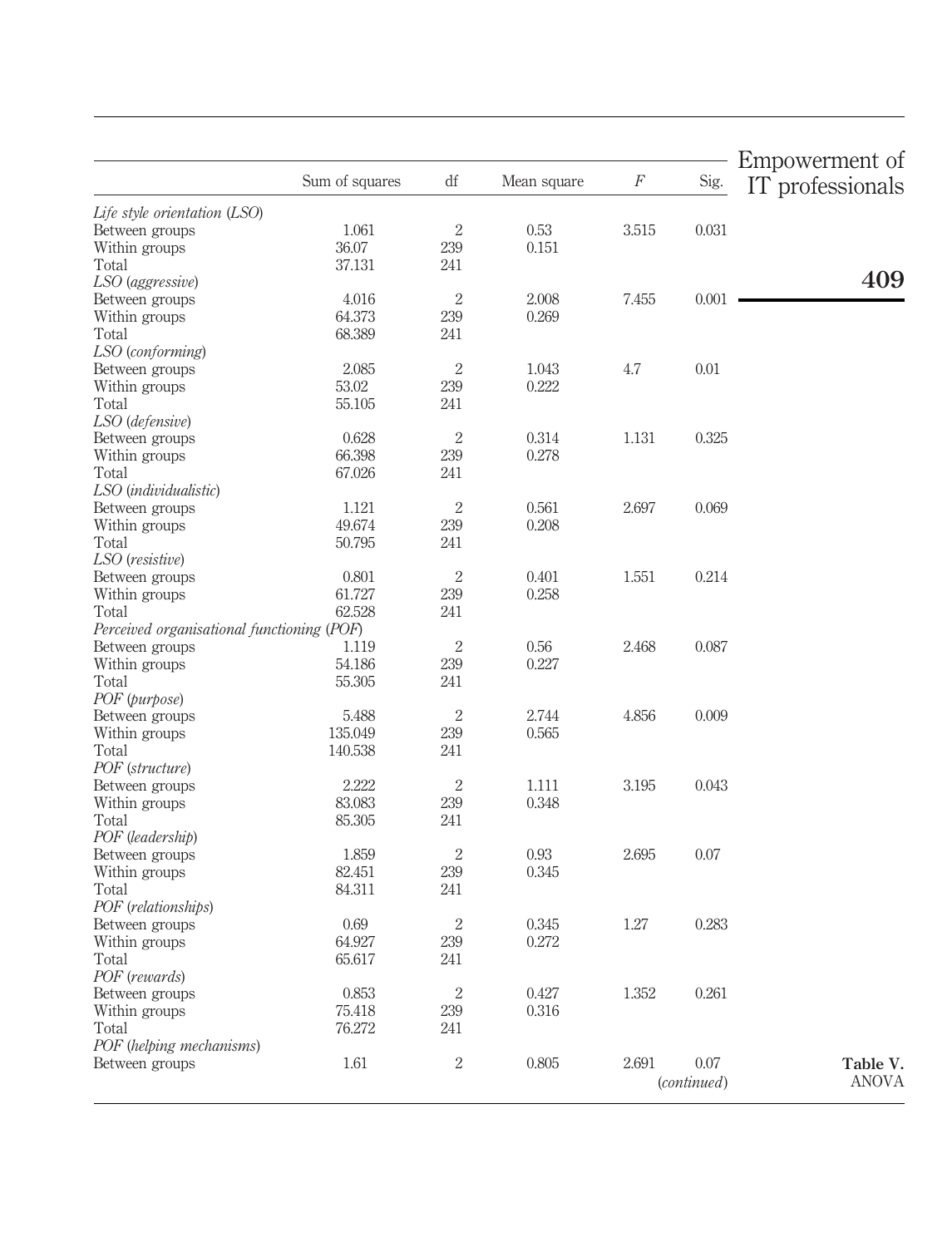| BIJ<br>20,3 |                                | Sum of squares | df             | Mean square | F     | Sig.  |
|-------------|--------------------------------|----------------|----------------|-------------|-------|-------|
|             | Within groups                  | 71.498         | 239            | 0.229       |       |       |
|             | Total                          | 73.108         | 241            |             |       |       |
|             | POF (attitude to change)       |                |                |             |       |       |
|             | Between groups                 | 0.988          | $\overline{2}$ | 0.494       | 1.85  | 0.159 |
| 410         | Within groups                  | 63.847         | 239            | 0.267       |       |       |
|             | Total                          | 64.836         | 241            |             |       |       |
|             | Psychological empowerment (PE) |                |                |             |       |       |
|             | Between groups                 | 2.931          | $\overline{2}$ | 1.465       | 7.077 | 0.001 |
|             | Within groups                  | 49.484         | 239            | 0.207       |       |       |
|             | Total                          | 52.415         | 241            |             |       |       |
|             | PE (self determination)        |                |                |             |       |       |
|             | Between groups                 | 1.583          | $\overline{2}$ | 0.791       | 2.074 | 0.128 |
|             | Within groups                  | 91.224         | 239            | 0.382       |       |       |
|             | Total                          | 92.807         | 241            |             |       |       |
|             | PE (meaning)                   |                |                |             |       |       |
|             | Between groups                 | 4.029          | $\overline{2}$ | 2.014       | 5.479 | 0.005 |
|             | Within groups                  | 87.874         | 239            | 0.368       |       |       |
|             | Total                          | 91.903         | 241            |             |       |       |
|             | PE (competence)                |                |                |             |       |       |
|             | Between groups                 | 1.816          | $\overline{2}$ | 0.908       | 3.027 | 0.05  |
|             | Within groups                  | 71.718         | 239            | 0.3         |       |       |
|             | Total                          | 73.534         | 241            |             |       |       |
|             | PE ( <i>impact</i> )           |                |                |             |       |       |
|             | Between groups                 | 5.795          | $\overline{2}$ | 2.897       | 5.48  | 0.005 |
|             | Within groups                  | 126.358        | 239            | 0.529       |       |       |
| Table V.    | Total                          | 132.152        | 241            |             |       |       |

dimension of psychological empowerment. Based on these results, it can be said that *H3* that there will be significant difference among the different organizational cadres (senior, middle and junior) in their lifestyle orientation, perceptions of organizational functioning and psychological empowerment is partially accepted.

#### 5. Discussions and implications

Findings, thus establish the role of employee lifestyle orientation and perceived organizational functioning in influencing psychological empowerment perceptions at work and results were reasonably consistent with the three hypotheses framed. To briefly summarize the findings, lifestyle orientation and two of its sub-types aggressive and individualistic were found to be significantly co-related to perceived psychological empowerment and all its sub-dimensions. Of the three remaining sub-types, resistive was significantly related to psychological empowerment and three of its sub-dimensions while conforming and defensive were significantly related to one sub-dimension of psychological empowerment. In addition, aggressiveness was found to predict psychological empowerment positively while defensive was found to predict it negatively.

Perceptions of organizational functioning along with all its sub-areas on the other hand were found to strongly correlate to perceptions of psychological empowerment indicating its criticality in employee empowerment interventions. Among the predictors of psychological empowerment were the sub-area of leadership and helpful mechanisms.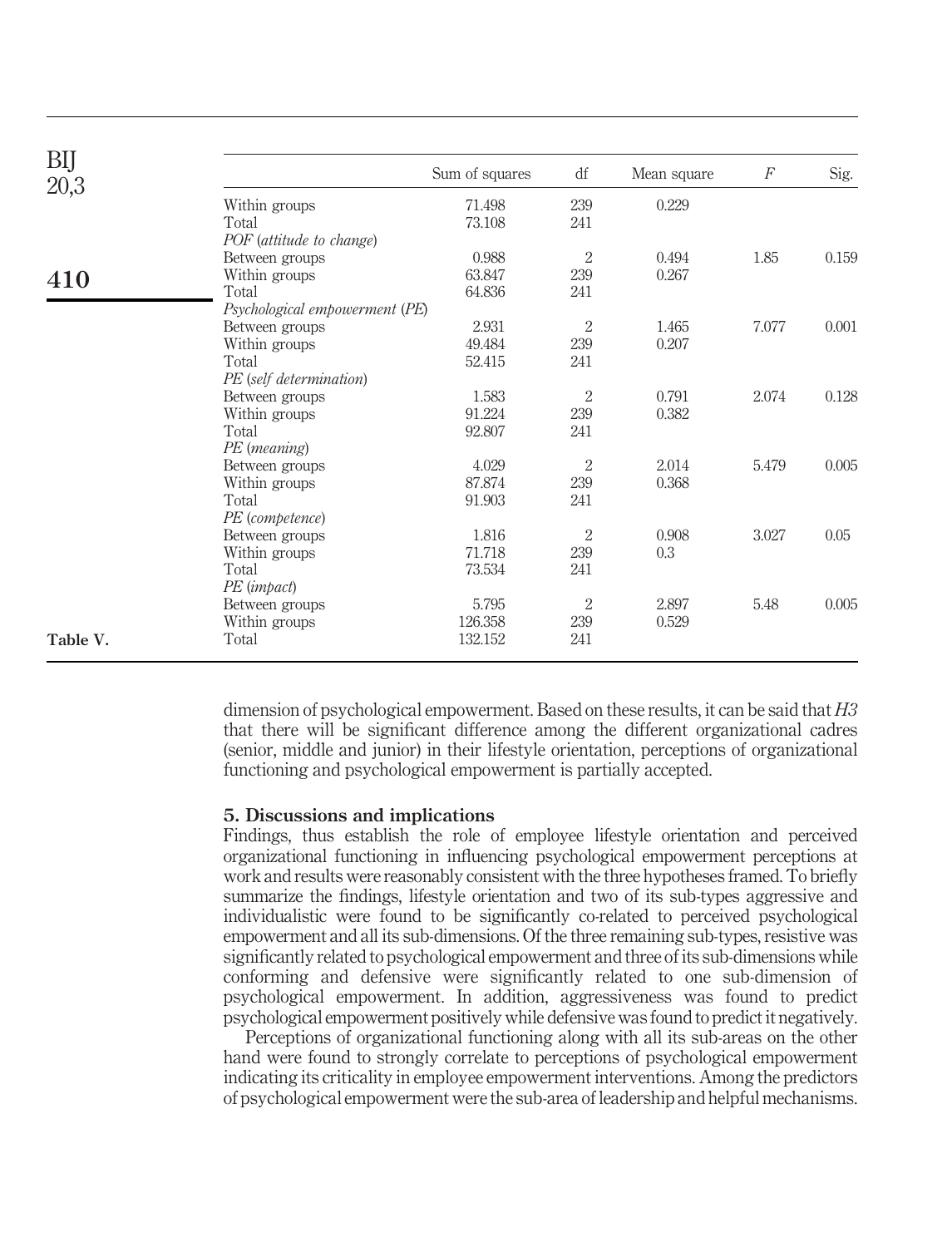Among hierarchical differentiations, lifestyle orientation and psychological Empowerment of empowerment perceptions significantly differed across cadres but it was not so with organizational functioning.

Findings highlight that employee dispositions and variability in perceptions of organizational functioning can influence feelings of psychological empowerment among IT professionals which has significant implications for practicing IT managers. First, employees who are aggressive, individualistic and resistive are inclined to feel more psychologically empowered than the other sub-types. The underlying reasons may perhaps be that lifestyle categories of *aggressive, individualistic* and *resistive* tend towards being more industrious, enterprising and ambitious in nature *vis-a`-vis* the *conforming* who are more flexible and the *defensive* who are self-controlled, hence the former three would be disposed towards feeling more psychologically empowered than the other two categories. Similar conclusions have also emerged from studies that individuals who hold themselves in high self-esteem are likely to extend their feelings of self-worth to work specific sense of competence (Bandura, 1977) and also see themselves as valued resources having talents worth contributing (Gist and Mitchell, 1992). Thomas and Velthouse (1990) have also suggested that individuals with internal *locus* of control are likely to feel more empowered. Though there has been little research in examining how dispositions influence empowerment (Spreitzer *et al.*, 1997), certain lifestyles orientations being determinants of psychological empowerment are an important factor for organisations to consider.

As job roles in the IT sector vary in profile, in requirements and are also mentally challenging and demanding, personality, to a large extent would influence employee behaviour, reactions and perceptions towards oneself and the environment. In view of this, managers could work on strategically segmenting their employees based on their disposition to mutually benefit the organization as well as the employee, especially for the person-job-fit aspect of work. An insight into employee characteristics would also help human resource managers in understanding how to deal with different segments of employees for empowerment purposes. As software professionals also bring with them strong individual characteristics, they need to be managed tactfully to not only get the best out of the employee but also maintain a harmonious work environment.

Second, a very important finding surfaced related to organisational functioning and its seven areas of activity which was found to strongly co-relate to perceptions of psychological empowerment and its four sub-dimensions. This clearly spells out the fact that employees in organizations having better systems, functions and environment tend to feel more psychologically empowered thereby enhancing not only their own performance and motivational levels but also that of the organization as a whole. IT companies therefore need to successfully blend technological innovation and organizational functioning since the ultimate test for an organization and its management team is not how fast it can grow in the short-term, but how consistently it can grow over the long-term period in a world where change is relentless and seditious.

As leadership and helpful mechanisms were found to significantly and positively predict feelings of empowerment, it is an indication that organizations must look into their leadership issues and also ensure that organizational support mechanisms are effective for employees to feel not only inspired but also empowered. Our research result also strengthens previous findings which show a degree of consensus between organizational structure, policies and empowerment (Bennis and Nanus, 1985;

IT professionals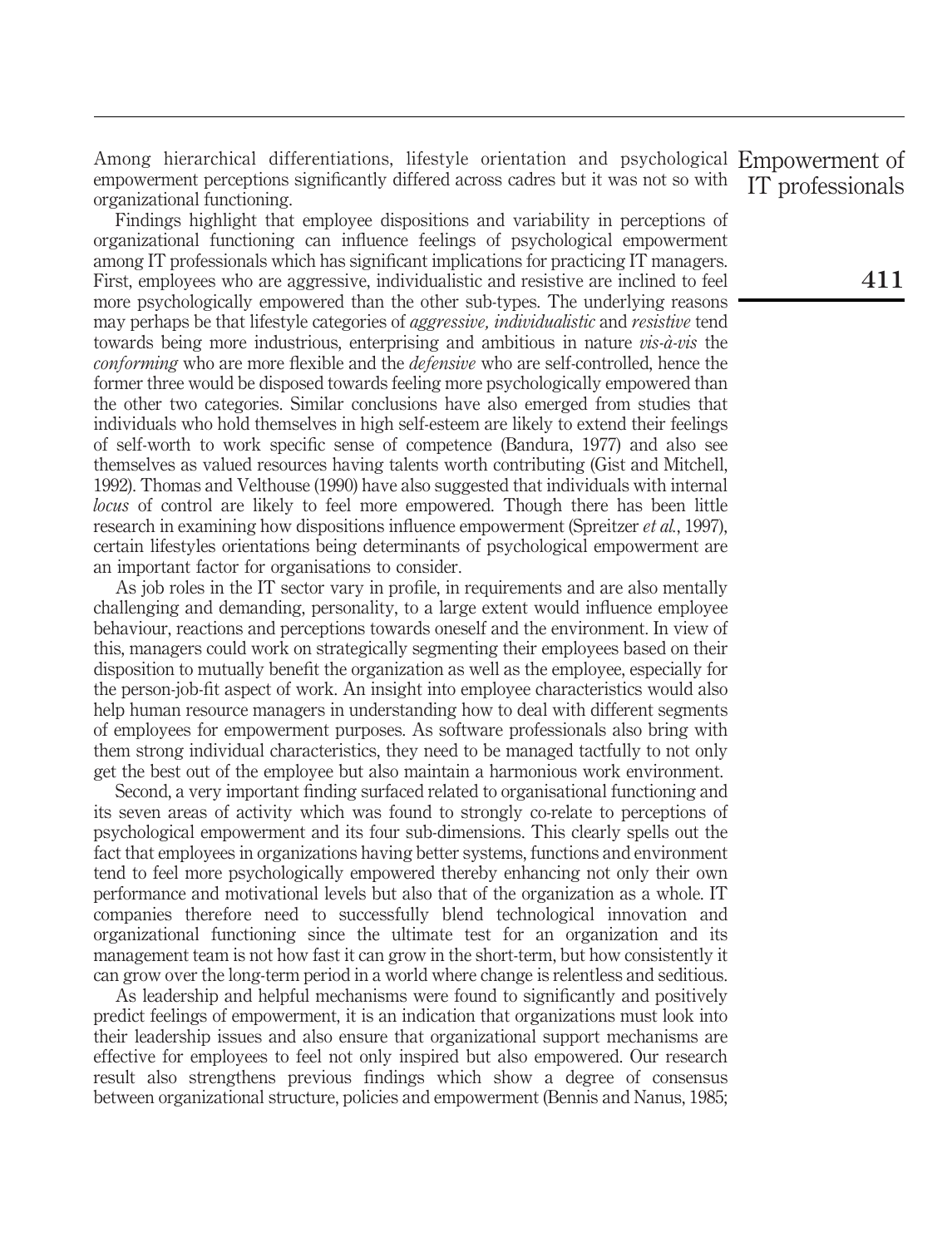Block, 1987; Blanchard *et al.*, 1999). Wallach and Mueller (2006) too found that supervisory and peer support was associated with stronger feelings of empowerment signifying that support systems in organizations do matter for empowerment.

Third, cadre was also found to have an impact on two of the three variables under study. An analysis showed significant cadre differences in lifestyle orientation and psychological empowerment perceptions. This can be further inferred that individual dispositions vary across cadres and sense of psychological empowerment also differs with change in cadre, indicating that employees belonging to different hierarchy level have not only different dispositions but also differ in their meaning and perception about psychological empowerment. In terms of demographics, research has shown that employees with more tenure and greater rank report more feelings of empowerment (Spreitzer, 1995) and when subordinates are motivated, they generate positive thoughts that energize them to enhanced productivity while the opposite is true when subordinates do not feel empowered in their work processes. Since empowered leaders are seen to be inspirational and influencing, empowerment initiatives can help to create an amiable working environment leading to superior outcomes for employees as well as the organization.

In the light of above discussions, it distinctly emerges that lifestyle orientation and organizational functioning are important constructs in relation to psychological empowerment perceptions having significant implications for practicing managers but there is also a need for further empirical and theoretical attention in context to IT professionals.

#### 6. Conclusions and limitations

As the world economy is becoming more complex and dynamic and workforce is becoming increasingly diverse, more educated, ambitious and mobile, firms need to effectively understand their internal environment including their employees and the way the organisation functions in addition to the external environment to stay in contest and attain sustainable growth (Friedman, 2005). This global environment has changed the way business is conducted which holds true in the Indian context too. With many management practices of Indian firms having its roots deep in Indian culture, exposure to foreign management methods and diverse cultures may prompt changes in the traditional style of management (Nigam and Su, 2011) and hence Indian managers need to open their eyes to the diaspora of transformations with a futuristic orientation.

Some of the concerns that plague the Indian IT Industry which IT experts have been very vocal about relate to the fact that while Indian software professionals are very competent at their core function, they lack leadership and the softer skills which are required to take on higher roles of decision making, people management, strategizing and the like. Moreover, the human resource function of an organisation needs to play the role of partners in business, strategy, people integration and proactive ascertaining of impending threats to the organisation, innovative processes in addition to their present role so that they can bring out the best from the employees they hold. Studies of such nature eyeing the causal factors of employee and organisational behaviour will go a long way in initiating a research orientated outlook towards impending anxieties so that they do not volcanically erupt in the course of time to impede India's growth curve.

Empowerment has always been considered as an effective management strategy leading to psychological enablement and has been broadly applied to organizational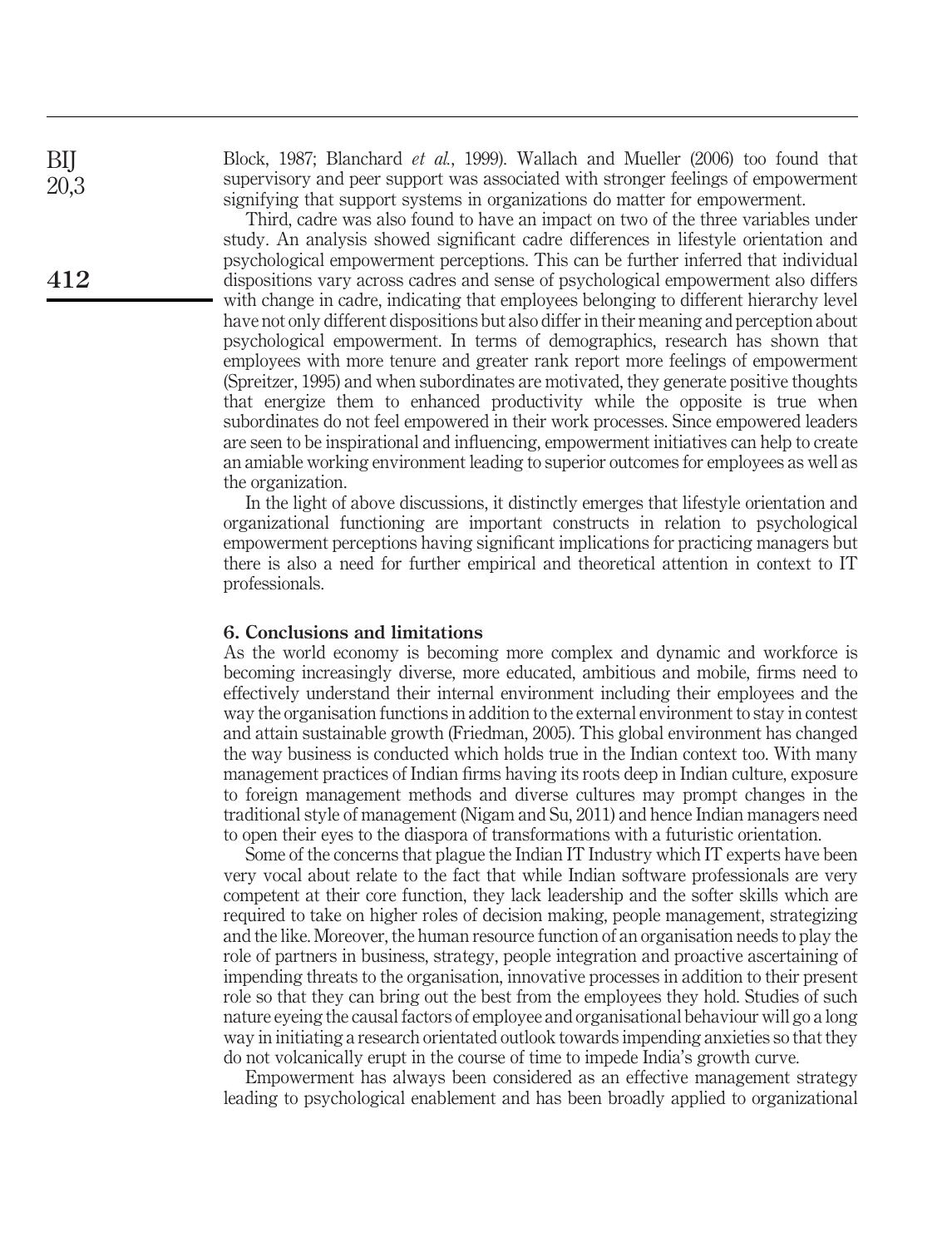settings involving change and innovation (Cho and Faerman, 2010). It can facilitate IT Empowerment of organizations to nurture and develop employees to look beyond defined boundaries, inspire team members and foster a supportive environment thereby creating effective leaders and leadership for tomorrow. By highlighting the significant role of lifestyle orientation and positive perceptions of organizational functioning on psychological empowerment perceptions and its sub-dimensions among IT professionals, this study not only provides insights into complexities of employee perceptions and orientations but also presents both opportunities and challenges for human resource managers in the IT Industry. In short, the IT industry needs to bolster highly skilled professionals' sense of empowerment by delving into their dispositions, treating them as intellectual assets and also by providing a trusting and supporting work environment. Additionally, with the IT sector being a technology and people driven sector requiring continuous focus and expertise, it is important to understand factors that would help employees perform at their optimum capabilities and also examine those underlying factors that may be stagnating the empowerment processes. By doing so, organisations can consequently gain a competitive advantage not only by encouraging performance but also by keeping the employees' skills and experience within the organization rather than outside it.

## *6.1 Limitations and directions for future research*

The limitations which were faced by the authors throughout the process of this study are worth highlighting so that they can be considered for future research of similar interest. First, to strengthen theoretical foundations of the variables being researched, a broader perspective focussing on more numbers of IT companies covering various locations and also expansion of the sample base might lead to variation in findings, greater clarity and enhancement of the representative characteristics. Second, since the sample is taken from a specific segment of the IT sector (product and services companies), additional research is needed to confirm the generalizability of these finding across the Indian IT Industry. Third, the use of self-reported measures for all the variables may cause desirability bias on the part of respondents and the data being cross-sectional, findings may also be replicated using a longitudinal design. To get tangible characteristics of the employee psychological empowerment, the moderating effect may also be further studied and taking data from multiple emerging economies can provide an opportunity for comparative analysis. Future studies may also want to explore differences based on demographic characteristics of IT professionals and also study the influence of independent variables on both, empowerment climate as well as psychological empowerment which could pitch in some thought-provoking findings.

## References

Adler, A. (1930), *The Pattern of Life*, edited by Wolfe, W.B., Cosmopolitan, New York, NY.

- Amabile, T. and Kramer, S. (2008), "Inner work life", available at: http://business.timesonline.co. uk/tol/business/career\_and\_jobs/graduate\_management/article3196798.ece (accessed 12 May 2011).
- Amenumey, E.K. and Lockwood, A. (2008), "Psychological climate and psychological empowerment: an exploration in a luxury UK hotel group", *Tourism and Hospitality Research*, Vol. 8 No. 4, pp. 265-281.

IT professionals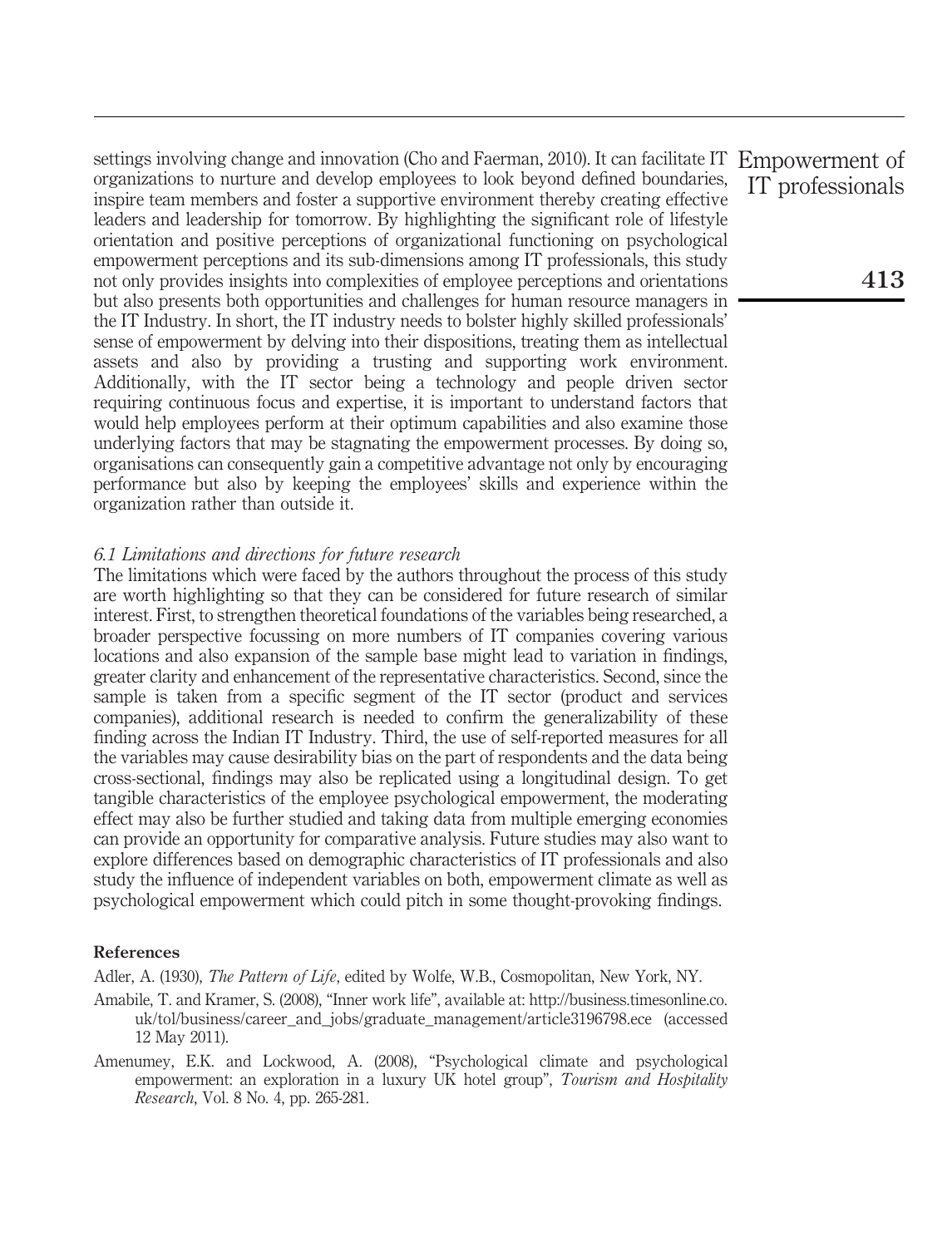| Argyris, C. (1930), "Personality and organization theory revisited", <i>Administrative Science</i> |  |  |  |  |
|----------------------------------------------------------------------------------------------------|--|--|--|--|
| <i>Quarterly</i> , Vol. 18, pp. 141-167.                                                           |  |  |  |  |

- Armstrong, D.J., Riemenschneider, C.K., Allen, M.W. and Reid, M.F. (2007), "Advancement, voluntary turnover and women in IT: a cognitive study of work-family conflict", *Information and Management*, Vol. 44 No. 2, pp. 142-153.
- Arvey, R.D., Bouchard, T.J., Segal, N.L. and Abraham, L.M. (1989), "Job satisfaction: environmental and genetic components", *Journal of Applied Psychology*, Vol. 74 No. 2, pp. 187-192.
- Aspray, W., Mayadas, F. and Vardi, M.Y. (2006), *Globalization and Offshoring of Software: A Report of the ACM Job Migration Task Force*, available at: www.acm. org/ globalizationreport/overview.pdf (accessed 7 October 2011).
- Bandura, A. (1977), "Self efficacy: towards a unified theory of behavioural change", *Psychological Review*, Vol. 84, pp. 191-215.
- Barrick, M.R., Stewart, G.L. and Piotrowski, M. (2002), "Personality and job performance: test of the mediating effects of motivation among sales representatives", *Journal of Applied Psychology*, Vol. 87, pp. 43-51.
- Barton, H. and Barton, L.C. (2011), "Trust and psychological empowerment in the Russian work context", *Human Resource Management Review*, Vol. 21 No. 3, pp. 201-208.
- Beecham, S., Baddoo, N., Hall, T., Robinson, H. and Sharp, H. (2008), "Motivation in software engineering: a systematic literature review", *Information and Software Technology*, Vol. 50 Nos 9/10, pp. 860-878.
- Bennis, W. and Nanus, B. (1985), *Leaders*, Harper and Row, New York, NY.
- Bhatnagar, J. (2005), "The power of psychological empowerment as an antecedent to organizational commitment in Indian managers", *Human Resource Development International*, Vol. 8 No. 4, pp. 419-433.
- Bhatnagar, J. and Sandhu, S. (2005), "Psychological empowerment and organisational citizenship behaviour (OCB) in IT managers: a talent retention tool", *Indian Journal of Industrial Relations*, Vol. 40 No. 4, pp. 449-469.
- Blanchard, K.H., Carlos, J.P. and Randolph, W.A. (1999), *The 3 Keys to Empowerment*, Berrett-Koehler, San Francisco, CA.
- Block, P. (1987), *The Empowered Manager: Positive Political Skills at Work*, Jossey-Bass, San Francisco, CA.
- Bozionelos, N. (2003), "The big five of personality and work involvement", *Journal of Managerial Psychology*, Vol. 19 No. 1, pp. 69-81.
- Cantrell, S. and Smith, D. (2010), "Workforce of one: revolutionizing talent management through customization", available at: http://cb.hbsp.harvard.edu/cb/web/he/product\_view.seam? R=5951BC-PDF-ENG&T=EC&C=SEARCH&CS=d5cd793a3691abc4a3cdf5ceae5c0b50 (accessed 16 April 2011).
- Cattell, R.B. (1965), *The Scientific Analysis of Personality*, Penguin, Baltimore, MD.
- Cho, T. and Faerman, S.R. (2010), "An integrative approach to empowerment: construct definition, measurement and validation", *Public Management Review*, Vol. 12 No. 1, pp. 33-51.
- Comeau, D.J. and Griffith, R.L. (2004), "Structural interdependence, personality, and organizational citizenship behaviour: an examination of person-environment interaction", *Personnel Review*, Vol. 34 No. 3, pp. 310-330.
- Conger, J. and Kanungo, R. (1988), "The empowerment process: integrating theory and practice", *Academy of Management Review*, Vol. 13, pp. 471-482.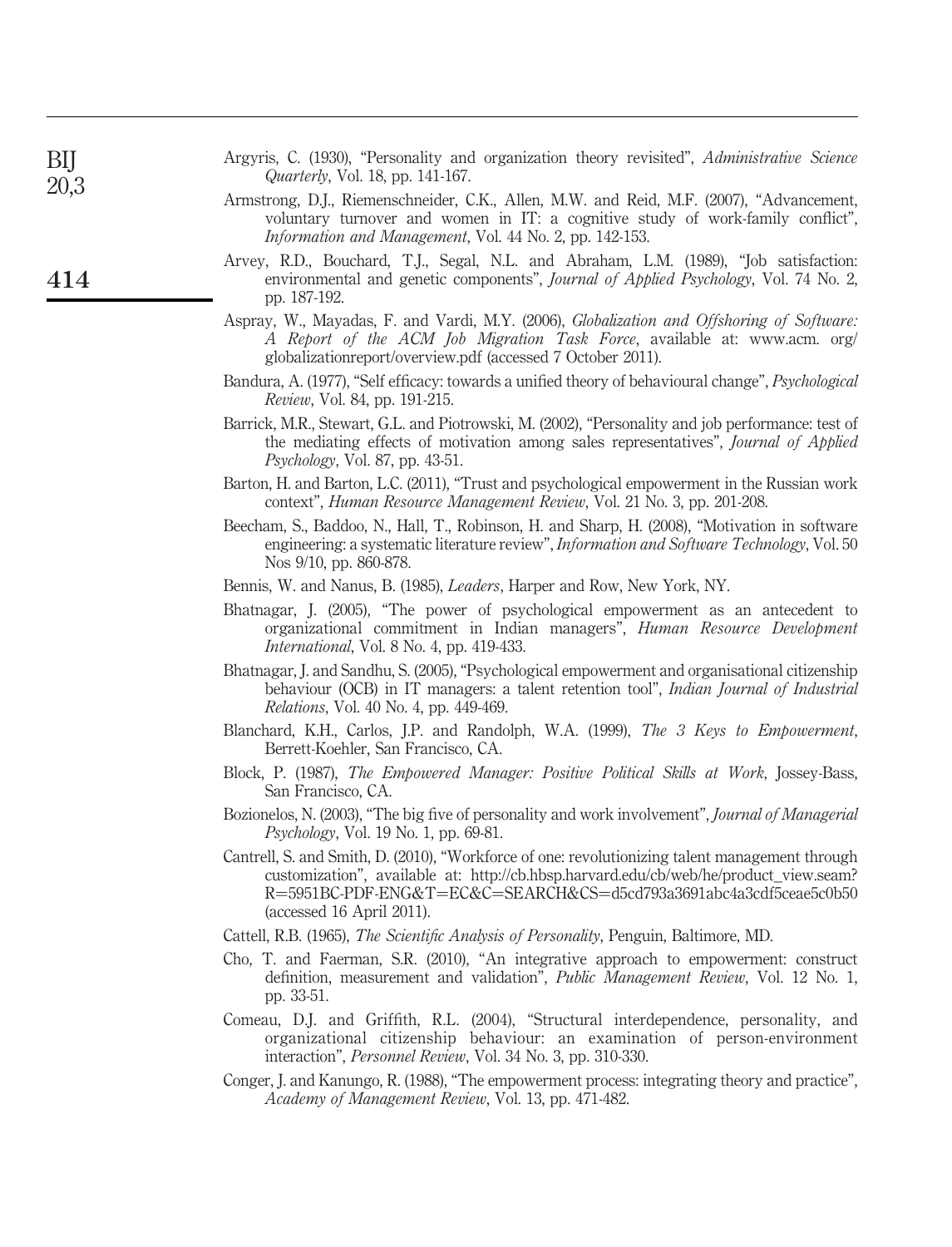- Cropanzano, R., James, K. and Konovsky, M.A. (1993), "Dispositional affectivity as a predictor of Empowerment of work attitudes and job performance", *Journal of Organizational Behaviour*, Vol. 14, pp. 595-606. IT professionals
- Cummings, T.G. and Worley, C.G. (2005), *Organization Development and Change*, 8th ed., Thomson South Western, Mason, OH.
- Despres, C. and Hiltrop, J.M. (1995), "Human resource management in the knowledge age", *Employee Relations*, Vol. 17 No. 1, pp. 9-23.
- Driscoll, R. and Eckstein, D. (1982), *Life-Style Questionnaire*, Instrumentation Kit, University Associates, San Diego, CA.
- Etebarian, A., Salehizadeh, S., Saeid, A. and Abdolmanafi, S. (2010), "Importance of the relationship between psychological empowerment of employees and human resources productivity in government organizations", *European Journal of Economics, Finance and Administrative Sciences*, Vol. 26, pp. 44-56.
- French, W.L. and Bell, C.H. (1999), *Organizational Development: Behavioural Science Interventions for Organizational Improvement*, 6th ed., Prentice-Hall, Englewood Cliffs, NJ.
- Friedman, T.L. (2005), *The World is Flat: A Brief History of the Twenty-First Century*, Farrar, Straus and Giroux, New York, NY.
- Fuller, J.B., Morrison, R., Jones, L., Bridger, D. and Brown, V. (1999), "The effects of psychological empowerment on transformational leadership and job satisfaction", *The Journal of Social Psychology*, Vol. 139 No. 3, pp. 389-391.
- Furnham, A., Petrides, K.V., Tsaosis, I., Pappas, K. and Garrod, D. (2005), "A cross-cultural investigation into the relationships between personality traits and work values", *The Journal of Psychology*, Vol. 139, pp. 5-32.
- Gist, M. and Mitchell, T.N. (1992), "Self efficacy: a theoretical analysis of its determinants and malleability", *Academy of Management Review*, Vol. 17, pp. 183-211.
- Gkorezis, P. and Petridou, E. (2008), "Employees' psychological empowerment via intrinsic and extrinsic rewards", *Academy of Health Care Management Journal*, Vol. 4 No. 1, pp. 17-38.
- Harrison, D.A., Price, K.H. and Bell, M.P. (1998), "Beyond relational demography: time and the effects of surface – and deep-level diversity on work group cohesion", *Academy of Management Journal*, Vol. 41, pp. 96-107.
- Harrison, D.A., Price, K.H., Gavin, J. and Florey, A. (2002), "Time, teams, and task performance: changing effects of surface and deep-level diversity on group functioning", *Academy of Management Journal*, Vol. 45, pp. 1029-1045.
- Heeks, R. (1996), *India's Software Industry: State Policy, Liberalization and Industrial Development*, Sage, Thousand Oaks, CA.
- Hofstede, G. (2007), "Asian management in the 21st century", *Asia Pacific Journal of Management*, Vol. 24, pp. 411-420.
- Holland, J.L. (1985), *Making Vocational Choices*, Prentice-Hall, Englewood Cliffs, NJ.
- Horwitz, F.M., Heng, C.T. and Quazi, H.A. (2003), "Finders, keepers? Attracting, motivating and retaining knowledge workers", *Human Resource Management Journal*, Vol. 13 No. 4, pp. 23-44.
- Huselid, M.A. (1995), "The impact of human resource management practices on turnover, productivity and corporate financial performance", *Academy of Management Journal*, Vol. 38 No. 3, pp. 635-672.
- Igbaria, M., Greenhaus, J.H. and Parasuraman, S. (1991), "Career orientations of MIS employees: an empirical analysis", *MIS Quarterly*, Vol. 15 No. 2, pp. 151-169.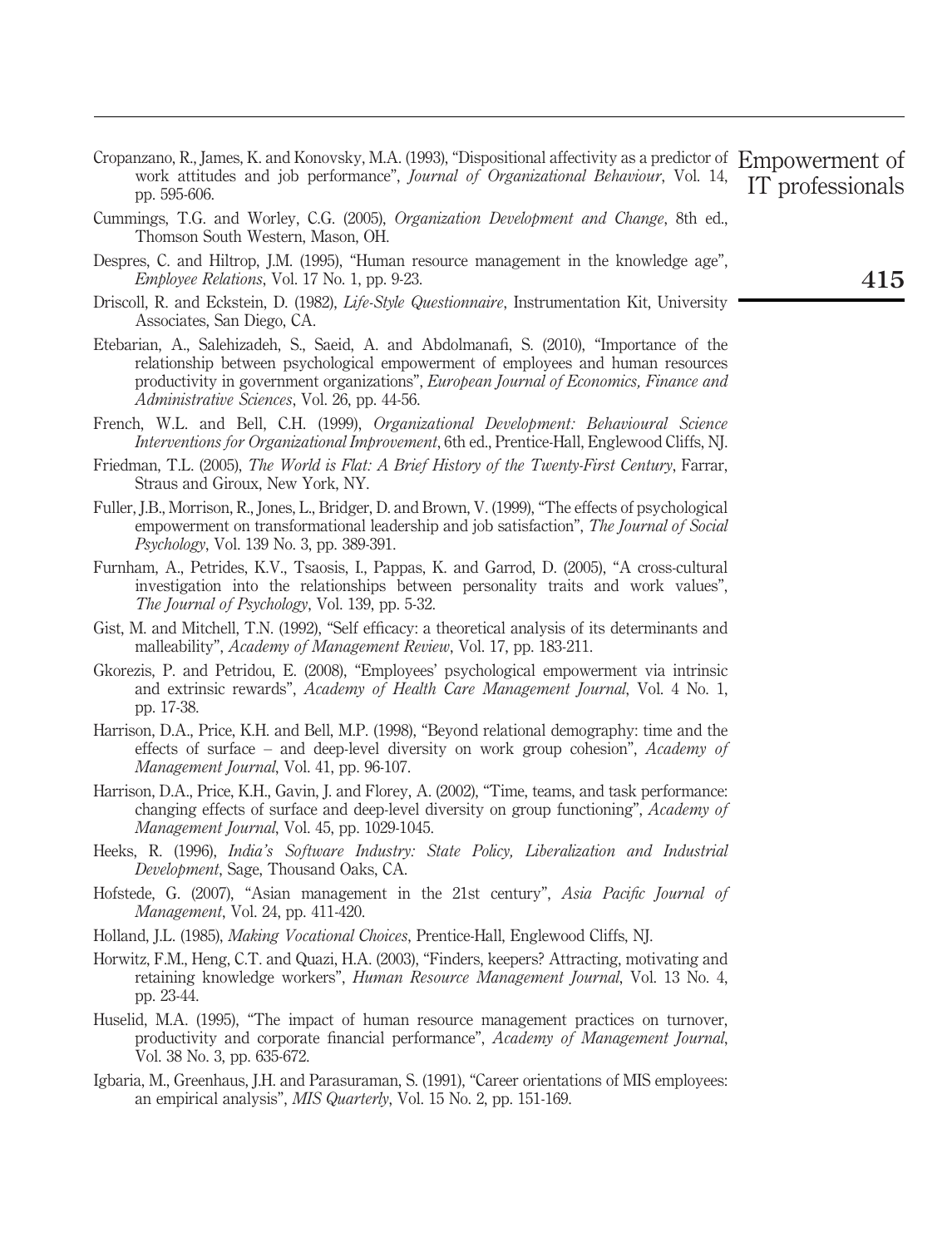| BIJ<br>20,3 | Jehn, K.A., Northcraft, G.B. and Neale, M.A. (1999), "Why differences make a difference:<br>a field study in diversity, conflict and performance in workgroups", Administrative Science<br>Quarterly, Vol. 44, pp. 741-763.                                                                     |
|-------------|-------------------------------------------------------------------------------------------------------------------------------------------------------------------------------------------------------------------------------------------------------------------------------------------------|
|             | Jha, S.S. and Nair, S.K. (2008), "Influence of locus of control, job characteristics and<br>superior-subordinate relationship on psychological empowerment: a study in five star<br>hotels", <i>Journal of Management Research</i> , Vol. 8 No. 3, pp. 147-161.                                 |
| 416         | Kanungo, R. and Mendonca, M. (1994), "Culture and performance improvement", <i>Productivity</i> ,<br>Vol. 35 No. 4, pp. 447-453.                                                                                                                                                                |
|             | Lee, D. and Brower, R.S. (2006), "Pushing the envelope on organizational effectiveness",<br><i>Public Performance and Management Review, Vol. 30 No. 2, pp. 155-178.</i>                                                                                                                        |
|             | Lee, P.C.B. (2000), "Turnover of information technology professionals: a contextual model",<br><i>Accounting Management and Information Technologies, Vol. 10 No. 2, pp. 101-124.</i>                                                                                                           |
|             | Lee, T.W., Ashford, S.J., Walsh, J.P. and Mowday, R.T. (1992), "Commitment propensity,<br>organizational commitment, and voluntary turnover: a longitudinal study of<br>organizational entry processes", Journal of Management, Vol. 18 No. 1, pp. 15-32.                                       |
|             | Mathew, J. and Ogbonna, E. (2009), "Organizational culture and commitment: a study of an<br>Indian software organization", The International Journal of Human Resource<br><i>Management</i> , Vol. 20 No. 3, pp. 654-675.                                                                       |
|             | Mathew, J., Ogbonna, E. and Harris, L.C. (2012), "Culture, employee work outcomes and<br>performance: an empirical analysis of Indian software firms", Journal of World Business,<br>Vol. 47 No. 2, pp. 194-203.                                                                                |
|             | Messersmith, J. (2007), "Managing work-life conflict among information technology workers",<br><i>Human Resource Management, Vol. 46 No. 3, pp. 429-451.</i>                                                                                                                                    |
|             | NASSCOM Strategic Review (2011), <i>Executive Summary</i> , available at: www.nasscom.in/upload/<br>Publications/Research/140211/Executive_Summary.pdf (accessed 12 July 2011).                                                                                                                 |
|             | Nigam, R. and Su, Z. (2011), "Management in emerging versus developed countries:<br>a comparative study from the Indian perspective", Journal of CENTRUM Cathedra,<br>Vol. 4 No. 1, pp. 121-133.                                                                                                |
|             | O'Reilly, C.A., Chatman, J. and Caldwell, D.L. (1991), "People and organizational culture: a profile<br>comparison approach to assessing person-organisation fit", The Academy of Management<br><i>Journal</i> , Vol. 34 No. 3, pp. 487-516.                                                    |
|             | Ostroff, C. (1995), "Best practices", Human Resource Management: Ideas and Trends in<br><i>Personnel</i> , Vol. 365, pp. 1-12.                                                                                                                                                                  |
|             | Ostroff, C. and Schmitt, N. (1993), "Configurations of organizational effectiveness and efficiency",<br><i>The Academy of Management Journal, Vol. 36 No. 6, pp. 1345-1361.</i>                                                                                                                 |
|             | Patah, M.O.R.A., Radzi, S.M., Abdullah, R., Adzmy, A., Zain, R.A. and Derani, N. (2009),<br>"The influence of psychological empowerment on overall job satisfaction of front office<br>receptionists", <i>International Journal of Business and Management</i> , Vol. 4 No. 11,<br>pp. 167-176. |
|             | Paul, A.K. and Anantharaman, R.N. (2004), "Influence of HRM practices on organizational<br>commitment: a study among software professionals in India", Human Resource<br>Development Quarterly, Vol. 15 No. 1, pp. 77-88.                                                                       |
|             | Pieterse, A.N., Knippenberg, D.V., Schippers, M. and Stam, D. (2010), "Transformational and<br>transactional leadership and innovative behavior: the moderating role of psychological<br>empowerment", Journal of Organizational Behavior, Vol. 31, pp. 609-623.                                |
|             | Preziosi, R.C. (1980), "Organizational diagnosis questionnaire", The Annual Handbook for Group<br>Facilitators, University Associates, Seattle, WA.                                                                                                                                             |
|             |                                                                                                                                                                                                                                                                                                 |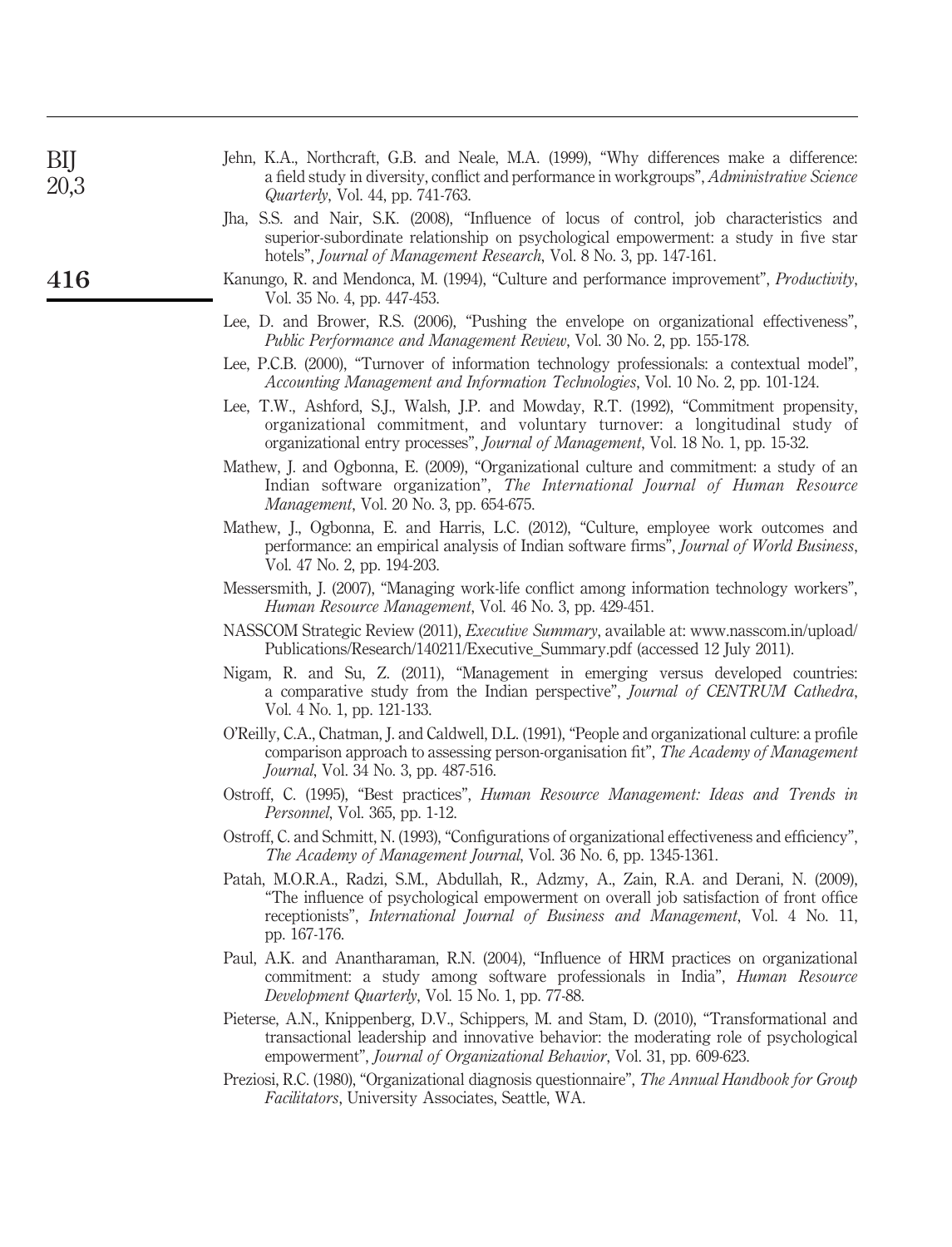- Quinn, R.E. and Spreitzer, G.M. (1997), "The road to empowerment: seven questions every leader Empowerment of should consider", *Organizational Dynamics*, Vol. 26 No. 2, pp. 37-49.
- Ramakrishna, Y. (2007), "Psychological empowerment and organizational commitment", *The ICFAI Journal of Organizational Behavior*, Vol. 6 No. 4, pp. 26-36.
- Raub, S.P. and Robert, C. (2007), "Empowerment and organizational citizenship: moderation by culture in a multi-national sample", *The Best Paper Proceedings of the 2007 Annual Meeting of the Academy of Management*.
- Shulman, B. (1973), *Confrontation Techniques in Adlerian Therapy, Contributions to Individual Psychology*, Alfred Adler Institute, Chicago, IL.
- Siegall, M. and Gardner, S. (2000), "Contextual factors of psychological empowerment", *Personnel Review*, Vol. 29 No. 6, pp. 703-722.
- Simon, B.L. (1994), *The Empowerment Tradition in Social Work: A History*, Columbia University Press, New York, NY.
- Sinha, J.B.P. (1995), *The Cultural Context of Leadership and Power*, Sage, New Delhi.
- Spreitzer, G.M. (1995), "Psychological empowerment in the workplace: dimensions, measurement and validation", *Academy of Management Journal*, Vol. 38, pp. 1442-1465.
- Spreitzer, G.M. (1996), "Social structural characteristics of psychological empowerment", *Academy of Management Journal*, Vol. 39, pp. 483-504.
- Spreitzer, G.M. (2008), "Taking stock: a review of more than twenty years of research on empowerment at work", in Cooper, C. and Barling, J. (Eds), *The Handbook of Organizational Behavior*, Sage, Thousand Oaks, CA.
- Spreitzer, G.M., Kizilos, M.A. and Nason, S.W. (1997), "A dimensional analysis of the relationship between psychological empowerment, satisfaction and strain", *Journal of Management*, Vol. 23 No. 5, pp. 679-704.
- Swift, C. and Levine, G. (1987), "Empowerment: an emerging mental health technology", *Journal of Primary Prevention*, Vol. 8 Nos 1/2, pp. 71-94.
- Tett, R.P. and Burnett, D.D. (2003), "A personality trait-based interactionist model of job performance", *Journal of Applied Psychology*, Vol. 88 No. 3, pp. 500-517.
- Thomas, K.W. and Velthouse, B.A. (1990), "Cognitive elements of empowerment: an interpretive model of intrinsic task motivation", *Academy of Management Review*, Vol. 15 No. 4, pp. 666-681.
- Tuuli, M.M. and Rowlinson, S. (2009), "Performance consequences of psychological empowerment", *Journal of Construction Engineering and Management*, Vol. 135 No. 12, pp. 1334-1347.
- Wallach, V.A. and Mueller, C.W. (2006), "Job characteristics and organizational predictors of psychological empowerment among paraprofessionals within human service organizations: an exploratory study", *Administration in Social Work*, Vol. 30, pp. 95-115.
- Weisbord, M.R. (1976), "Organizational diagnosis: six places to look for trouble with or without a theory", *Group and Organizational Studies*, Vol. 1 No. 4, pp. 430-447.
- Whetten, D. and Cameron, K. (1998), *Developing Management Skills*, 4th ed., Addison-Wesley, Reading, MA.
- White, L.P. and Wooten, K.C. (1983), "Ethical dilemmas in various stages of organizational development", *The Academy of Management Review*, Vol. 8 No. 4, pp. 690-697.
- Whitfield, G. and Landeros, R. (2006), "Supplier diversity effectiveness: does organizational culture really matter?", *The Journal of Supply Chain Management: A Global Review of Purchasing and Supply*, Vol. 42 No. 4, pp. 16-27.

417

IT professionals